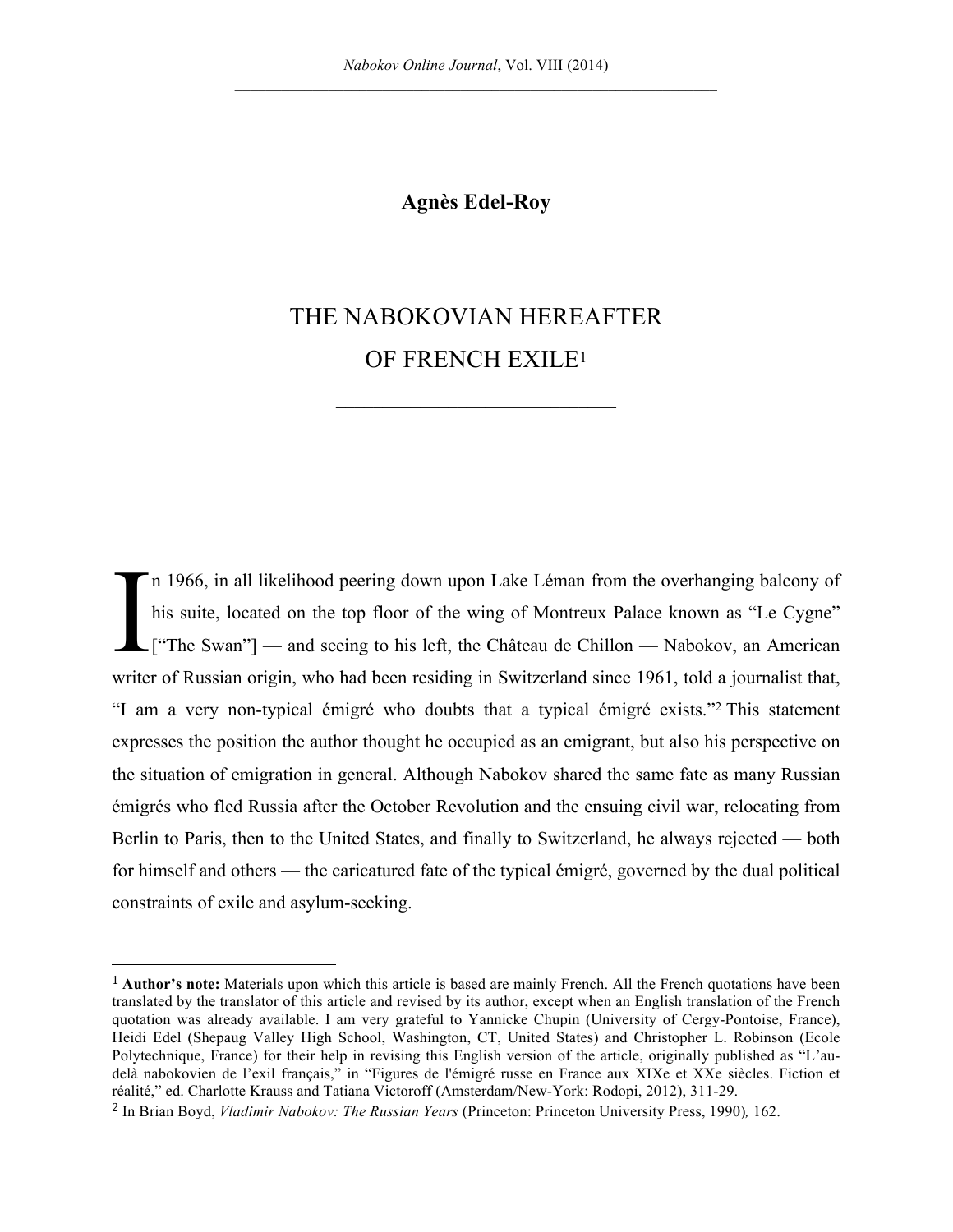This was made evident on May 30, 1975, when, in the context of an episode of *Apostrophes* hosted by Bernard Pivot and dedicated to the Nabokov, speaking in French, he described how Russian émigrés were treated first in Berlin and then in Paris, the two successive centers of Russian emigration during the 1930s:

From time to time this spectral world [...] showed us who was the disembodied captive and who the true master. This would happen when we had to renew some damned identity card or other [...]. The League of Nations provided emigrants who had lost their Russian citizenship with a Nansen passport, a pitiful scrap of paper that tore every time it was unfolded. The authorities [...] seemed to believe that it didn't matter how badly off a nation was — Soviet Russia, let's say — any fugitive from said nation was much more contemptible for existing outside the bounds of its national administration. But not all of us consented to be a bastard child or a ghost: we travelled from Menton to San Remo, quite peacefully, I should say, by mountain paths well known to butterfly hunters and distracted poets.3

"Disembodied captive", "bastard child", or "ghost": this was, according to Nabokov, how France, and Europe in general, typically characterized Russian émigrés at the time–deprived of nationality and threatened by illegitimacy or invisibility. When in 1937, Nabokov came to live in France with his Jewish wife and their young son, he met neither of the two working requirements dictated in France. Although his Nansen passport—"a pauper's permit, really"<sup>4</sup>—allowed stateless individuals to move around, Nabokov had not yet obtained his identity card from the French administration (which served as a residency permit at the time<sup>5</sup>); nor did he ever manage, during the three years he lived in France, to obtain a work permit.

Nevertheless, according to the author's statement to Bernard Pivot, countries did not have borders for butterfly hunters and distracted poets who thwarted nations and the "vulgar obsession

<sup>3</sup> In "Vladimir Nabokov." Interview by Bernard Pivot, *Apostrophes*, May 30, 1975. On *Les grands entretiens de Bernard Pivot* (DVD), ed. Roger Kahane (Paris: Gallimard, INA, 2004).

<sup>4</sup> Vladimir Nabokov, *Look at the Harlequins!* (New York: Random House, 2011), 63.

<sup>5</sup> Nabokov only obtained his identity card on August 5, 1938.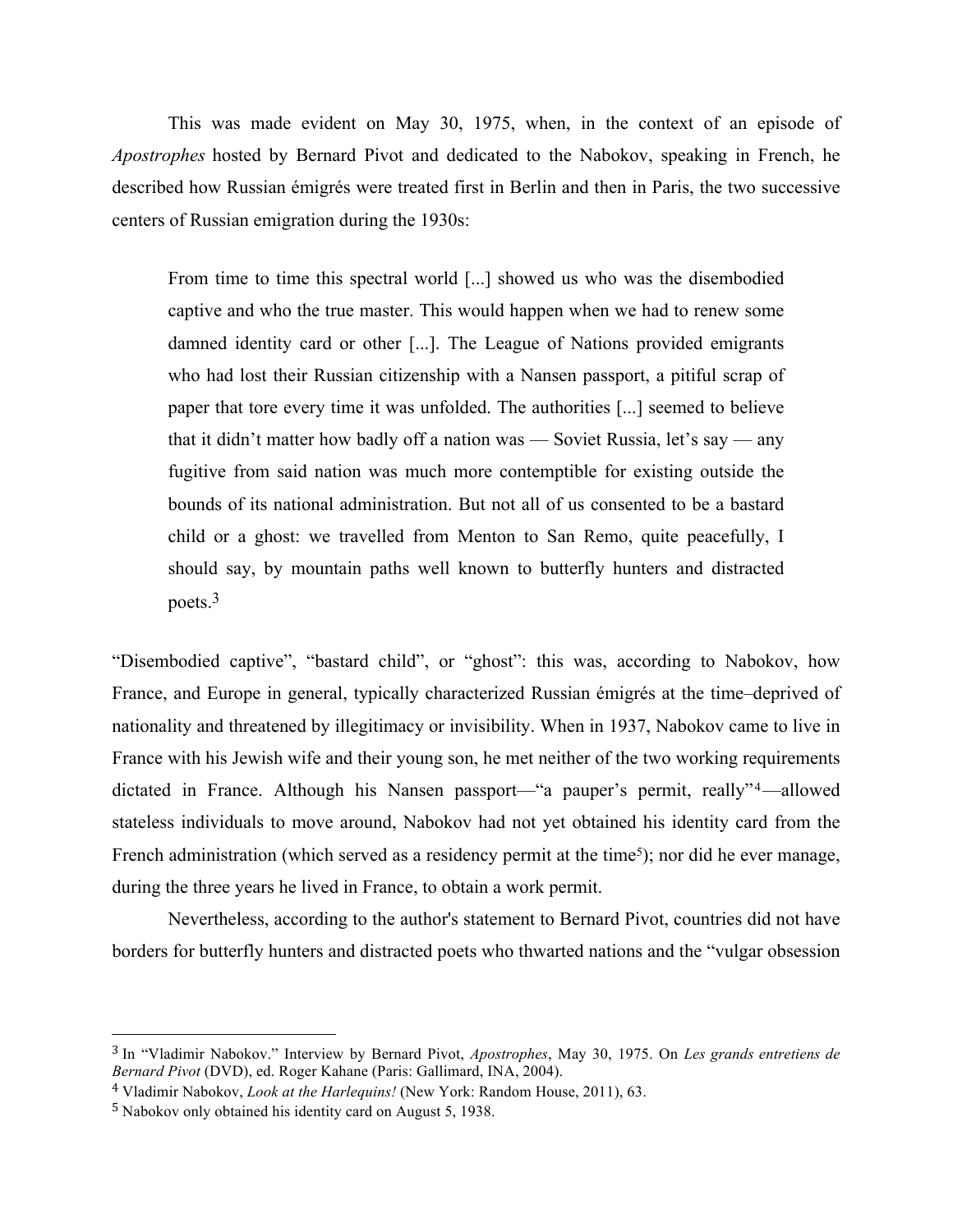with 'documents'<sup>36</sup> by following mountain paths. The question still remains, however: how can we explain the difference that marks the irremediable separation of survivors into those who distractedly crossed borders against all odds, and those who were tragically stopped by the same borders? Let us recall that as Nabokov and his family left France for the United States on the last transatlantic ocean liner not torpedoed by the Germans, Walter Benjamin, having just crossed the French border, committed suicide in Port-Bou, "on the path to freedom," as his friend Gershom Scholem once wrote.7

During the ten years between 1930 and 1940, when Nabokov sought to move to France and then lived there with his family, he was forced to confront a triple risk of imprisonment—a sort of triple border. Although in exile, the author was seeking to perpetuate and give new life to Russian literature, in particular by transforming it – thanks to the contribution of European, and mainly French, modernism, he was proclaimed a stranger to Eternal Russia by the Parisian Russian émigrés; a stranger to New Russia by Soviet writers; and "a stranger to himself," to paraphrase Julia Kristeva,8 by Sartre, who in 1939 wrote a perfidious critique of *La Méprise*  [*Despair*] in which he portrayed Nabokov as a rootless and arid victim of emigration.<sup>9</sup>

Although throughout his life Nabokov held on to the hope of annihilating what I will term (via a rather Nabokovian shortcut) these threefold apostles of ideological art, during his short French phase, it was by side roads—including his very brief foray into writing in French, a prelude to his metamorphosis into an Anglophone writer—that the author attempted to escape from this triple threat. Moreover, I think that it was this particular experience of emigration, which Nabokov expressed feeling since childhood<sup>10</sup> well before having been subjected to its historical ordeal, which was decisive in that quest: elevating the figure of the émigré to the rank of a figure of human universality.

From the survival of the émigré to the afterlife of the artist: when faced with the major risk of dissolution that integration posed for a Russian émigré, Nabokov made the even more perilous choice of adopting a supra-life, an extra-life, snatching the figure of the émigré away

<sup>6</sup> Nabokov, *Look at the Harlequins!,* 63.

<sup>7</sup> Gershom Scholem, *Benjamin et son ange*, trans. into French from German by Philippe Ivernel (Paris: Payot & Rivages, 1995), 10.

<sup>8</sup> Julia Kristeva, *Étrangers à nous-mêmes* (Paris: Gallimard, 1991).

<sup>9</sup> Jean-Paul Sartre, "Vladimir Nabokov : *La Méprise*," in *Situations I: Critiques littéraires* (Paris: Gallimard, 1993), 53–56.

<sup>10</sup> Vladimir Nabokov, *Strong Opinions* (New York: Vintage Books, 1973), 234: "[...] my *Speak, Memory*, the records and recollections of a happy expatriation that began practically on the day of my birth."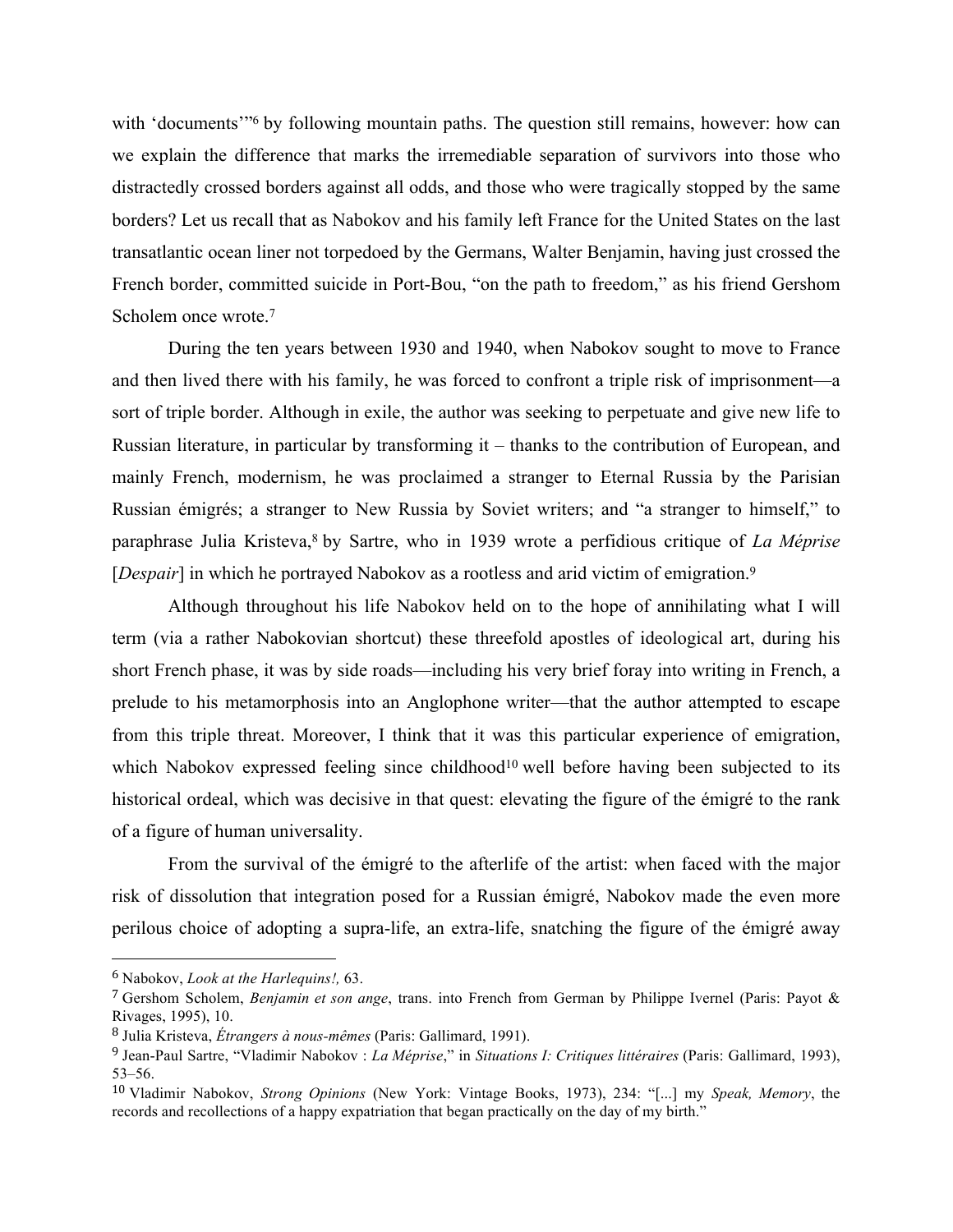from the dual problematic of here and there, of same and other, to project it into the artistic "hereafter" of that political constraint which is emigration: an hereafter where the only passport needed, Nabokov informs us, is style, a denationalized travel allowance which transforms the Other into the Alter Ego and allows the figure of the émigré to reclaim its right to participate in humanity. The "hereafter" contained in my title is thus not metaphysical but in fact translates the Nabokovian stance, or what W. G. Sebald termed Nabokov's "synoptic vision"11: the author always being next to, ahead of, or above what he perceived.

## *VLADIMIR NABOKOFF-SIRIN, A "FRENCHMAN"?*

"Yes, I might have been a great French writer," Vladimir Nabokov declared to his first biographer, Andrew Field.12 We should not naively lament the fact that he did not become so, but rather examine the originality of the artistic position he defended in response to the questions facing him, that of a Russian émigré author, during the decade where he sought refuge and a new future in France. Nabokov could have perfectly embodied a contemporary version of the "Western Russian" émigré stereotype, inherited from the nineteenth century and well known to the French, a kind of twentieth-century Turgenev (though lacking Flaubert's friendship!). This is often the image evoked by other Russian émigrés who concur on — and largely condemn — the absence of Russianness in his artistic production. Here is a rarely cited example, an excerpt from Wladimir Weidlé's essay *La Russie absente et présente* (*Russia: Absent and Present*), originally written for a French audience: "The most noteworthy among them [*i. e.*, the few novelists of talent produced by emigration], Nabokov-Sirin, is undoubtedly the most western of all who have written in Russian, even in his sensibility and the workings of his mind."<sup>13</sup> Nevertheless, Weidlé here sought to inform a neophyte public that the true face of Russia was "an integral part of Europe"<sup>14</sup> and that "[i]n Russia, as elsewhere, all the best writers and the only genuine artists, so far from shunning the West, are drawing closer to it than ever and accepting it still more fully."15

<sup>11</sup> W. G. Sebald, "Dream Textures. A Brief Note on Nabokov," in *Campo Santo*, trans. Anthea Bell (New York: Random House, 2003), 147.

<sup>12</sup> In Andrew Field, *Nabokov: His Life in Part* (New York: The Viking Press, 1977), 141.

<sup>13</sup> Wladimir Weidlé, *Russia: Absent and Present*, trans. A. Gordon Smith (New York: The John Day Company, 1952), 95. Originally published as *La Russie absente et présente* (Paris: Gallimard, 1949).

<sup>14</sup> Ibid., 92.

<sup>15</sup> Ibid., 94.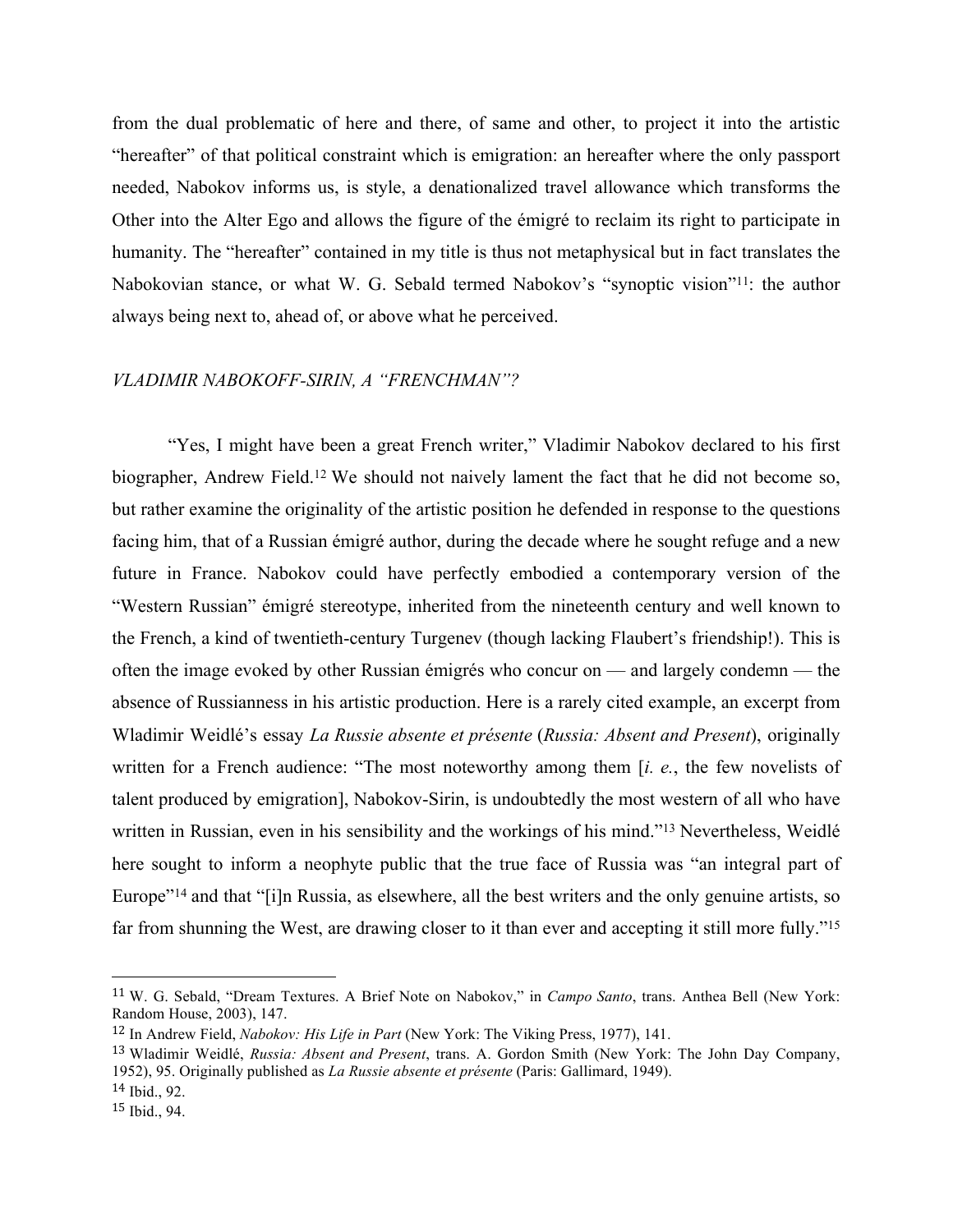In 1949, describing Sirin as a Western writer was thus no longer a reproach or a form of condemnation for Weidlé (unlike for earlier Russian émigré critics).

It was indeed a positive and unconventional vision of what it meant to "be Western" that Nabokov and his few champions pitted against the many critics, according to whom his art's major flaw was a soulless formalism. Within the community of Russian émigrés, the stakes of the debate were high, if often implicit, during these ten years, but its transposition onto a French audience was particularly revealing. In the articles written for the French press during this short period, many authors — Russian émigrés who were better assimilated into French literary circles than Nabokov — paradoxically attempted to pass off Nabokoff-Sirin as being more French than Russian.

For Nabokov the émigré, France was not an entirely new world. Since childhood, it had been an oasis of leisure: "I spent my first summers in the countryside of our estate, not far from St. Petersburg; in the fall we would go to the south of France, to Nice, Pau, Biarritz, to Bastia, and in the winter it was always St. Petersburg."16 Biarritz, where he spent two months with his family in the fall of 1909, was the site of Nabokov's first love, Claude Deprès, the "Colette" of *Speak, Memory* and the short story "First Love". As Nabokov explained to Bernard Pivot, from a young age he could already speak English, Russian, and French fluently:

At the age of three, I spoke English better than Russian, but on the other hand there was a period of time between ten and twenty years old during which, despite reading an astounding wealth of English authors [...] I spoke English only rarely. I learned French at the age of six [...] At twelve, I already knew all of the great French poets.<sup>17</sup>

A French language instructor by the name of Cécile Miauton, arriving in 1906 from Switzerland and more specifically from Lake Léman, stayed with Nabokov's family until 1915 to give the two young boys, Vladimir and Sergei, a better grasp of the language than "common French, which was handed down from father to son."<sup>18</sup> She strove to do so by reading to the boys all the

<sup>16</sup> Nabokov, "Vladimir Nabokov," *Les grands entretiens de Bernard Pivot.*

<sup>17</sup> Ibid*.*

<sup>18</sup> Vladimir Nabokov, "Mademoiselle O," in *Mademoiselle O* (Paris: 10/18, 2005), 29. **Author's note:** the text of "Mademoiselle O" which is quoted in this work is the original French text (1936), reproduced in the French volume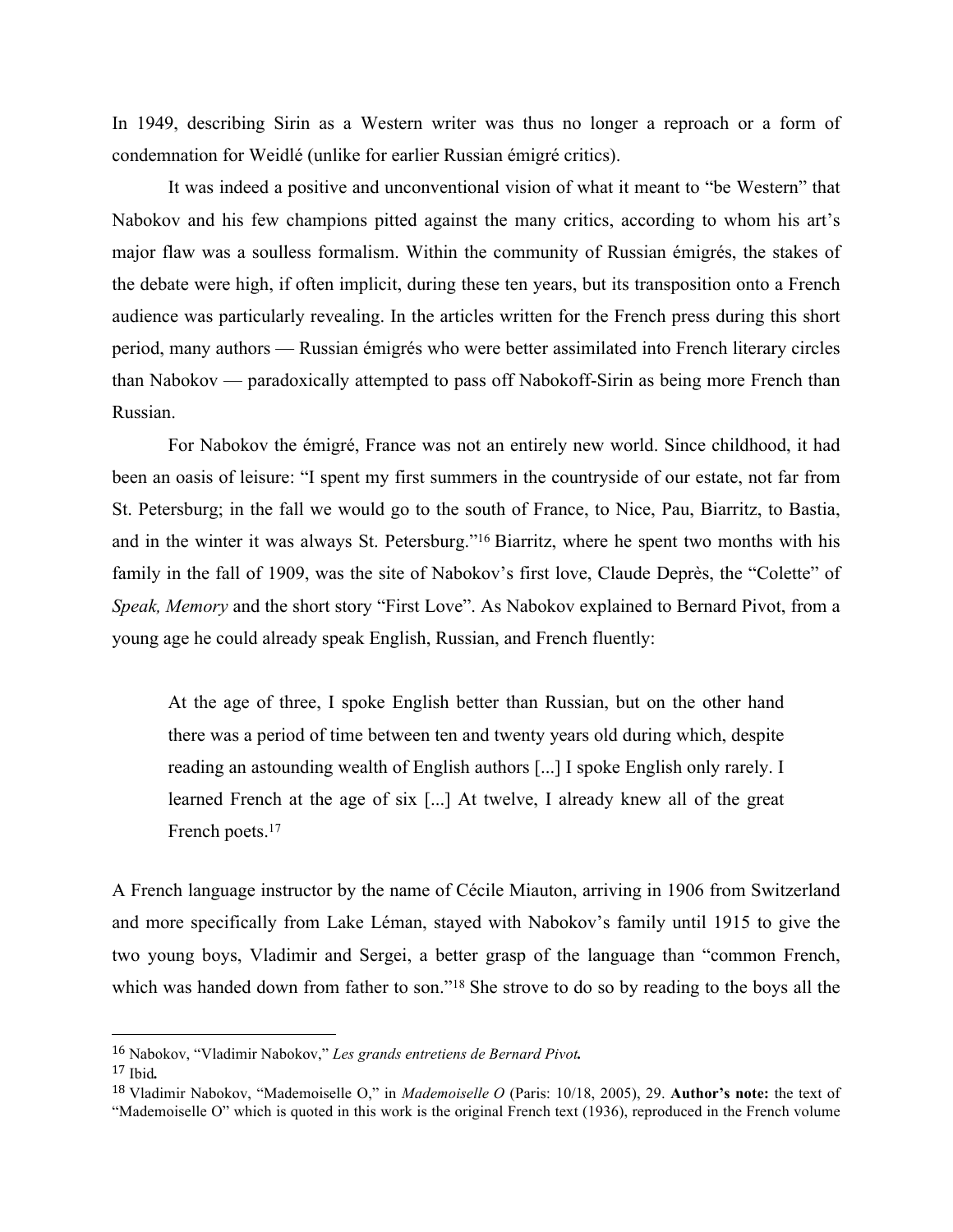classic volumes of French literature, Corneille and Racine whom she "worshipped," "all of the *Bibliothèque rose*<sup>19</sup> and then Jules Verne, Victor Hugo, Alexandre Dumas — never-ending novels which she enjoyed as enthusiastically as we did, despite remaining impassible in appearance."20

As émigrés, Vladimir Nabokov and his family only spent three years in France, between June 1937 and May 1940, in modest guesthouses on the Côte d'Azur, then in Paris, which "was becoming the center of émigré culture and destitution."<sup>21</sup> But in fact Nabokov's French adventures truly began in October 1929 when he was abruptly shoved to the front of the Russian émigré literary scene in Paris, thanks to the publication of the first part of *Zashchita Luzhina* [*The Defense*], his third novel, by the most prestigious of the voluminous Russian journals in the city, *Sovremennye Zapiski* [*Contemporary Annals*]. Dominique Desanti describes this major turning point as follows:

When *The Defense* was published, Russian writers living abroad were truly shocked. [...] Bounine, always stiffly starched, as if propped up inside an invisible sheath, wandered around all of Russian Paris saying "This kid stole a shotgun and he's gonna finish off all of us old-timers, myself included." Your financial situation improved a bit, and you were a rising star among expatriate Russians. You doubled down on readings. The Princess Zinaida Shakhovskaya [...] invited you to Brussels. You made a detour to Paris, where you stayed with your friends, the Fondaminskys  $\lceil \dots \rceil$ . 22

For ten years, Sirin's prose was, in Russian Paris, at the heart of all debates and discussions: this phenomenon was even called "Siriniana"23 by the poet and critic Georgy Adamovich, one of Nabokov's primary literary rivals. In fact Sirin ended up becoming a regular in *Sovremennye* 

<u> 1989 - Andrea San Andrea San Andrea San Andrea San Andrea San Andrea San Andrea San Andrea San Andrea San An</u>

of short stories entitled *Mademoiselle O*. Quotations have been translated into English by this article's translator and author.

<sup>19</sup> Translator's note: The *Bibliothèque rose* was a collection of books for children between the ages of 6 and 12 first created and published by Hachette in 1858.

<sup>20</sup> Vladimir Nabokov, "Mademoiselle O," 19.

<sup>21</sup> Nabokov, *Look at the Harlequins!,* 62.

<sup>22</sup> Dominique Desanti, *Vladimir Nabokov : essais et rêves* (Paris: Julliard, 1994), 124–26.

<sup>23</sup> See Nikolaj Mel'nikov and Oleg Korostelev (ed.), *Klassik bez retuši. Literaturnyj mir o tvorčestve Vladimira Nabokova* [*A Classic without Alteration. Literary World on Vladimir Nabokov's Œuvre*] (Moskva: Novoe literaturnoe obozrenie, 2000), 52.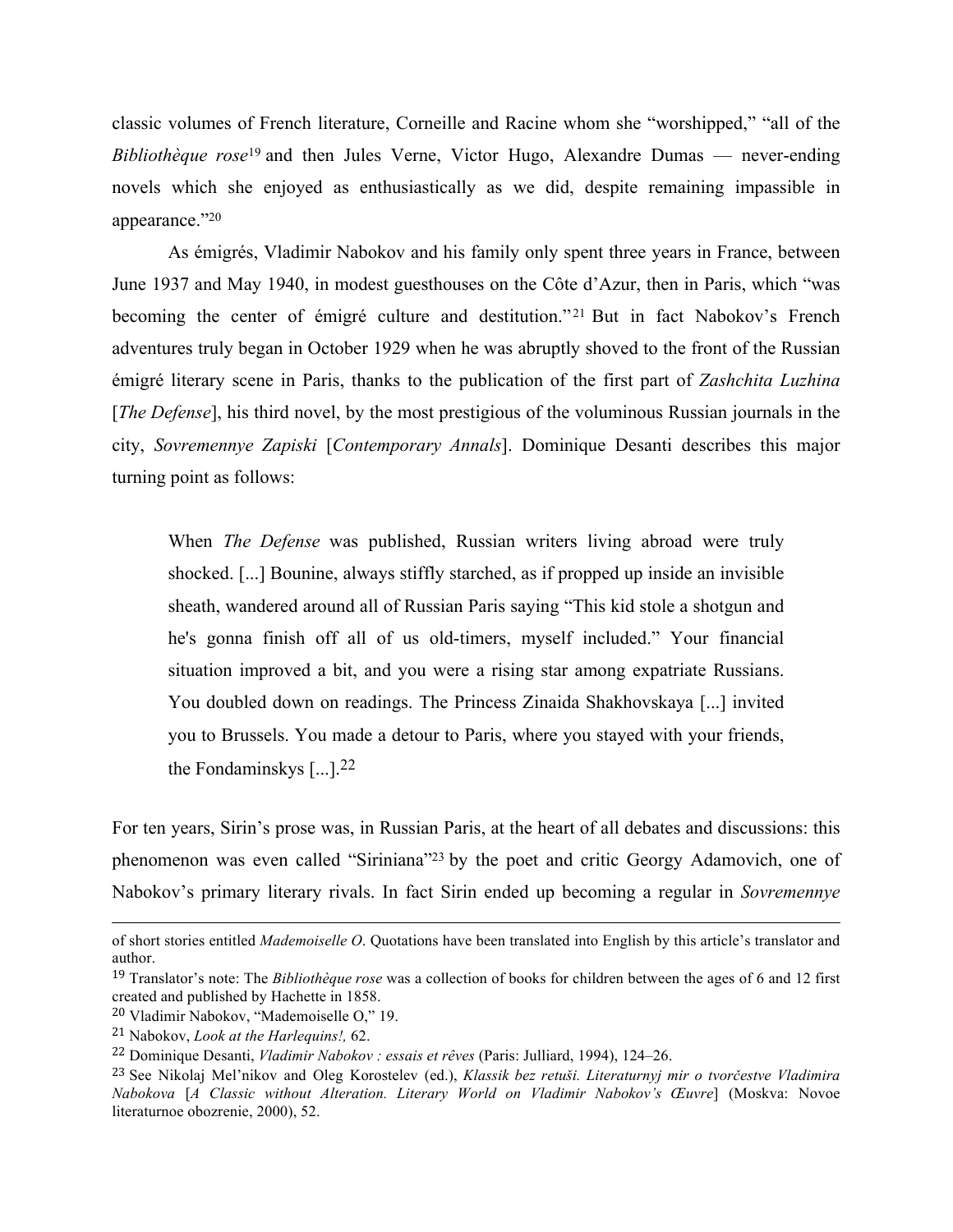*Zapiski*: the journal published all of his output (seven novels, an unfinished novel, and a short story) in thirty-eight of its forty-one final issues between the fall of 1929 and the summer of 1940.

This was nevertheless a paradoxical period that the two Russias granted Sirin. For the Russia "over there," his talent served no purpose and helped no one, at a time when art was supposed to be useful, or propose a new form of life. Thus in 1938 in Paris when the Soviet writer Isaac Babel was asked what he thought about émigré literature following the publication of Nabokov's *Priglashenie na kazn'* [*Invitation to a Beheading*], his response was clear: "A few individuals write with extraordinary skill, with brio even. [...] But of what use is that? Here in the Soviet Union it's simple, no one needs that kind of literature."<sup>24</sup> We are aware of only one mention of Sirin during the Soviet Union era: in 1934, the author Skitalets commented on *The Defense*, saying: "Sirin has an uncontestable talent. He deals with psychology and pathology. [...] What is striking in the novel is the author's tragic separation from the life of his native land."25

A stranger to his homeland, transformed into the Soviet Union, Sirin was also a stranger to his expatriate home. Everything in his art was suspicious in the eyes of a large number of Russian émigré intellectuals: his virtuosity, his artificiality, and his prolixity. Even his admirers were uncomfortable defending him:

I immediately realized his superiority over all the "young" émigré writers [...]. But having sensed and foreseen the place he would occupy in Russian literature, and consequently in world literature, I remained free from any sort of unconditional admiration for him. Something troubled me about Sirin's work and especially about his virtuosity, which had emerged almost immediately, and about the budding sarcastic arrogance he had with regard to his readers, about the absence of spirituality I could begin to make out.26

<sup>24</sup> Vassily Semenovič Yanovsky, "Iz Knigi 'Polya Elisejskie'. Kniga Pamyati" ["From the book 'Elysian Fields'. A Book of Memory"], in *V. V. Nabokov: pro et contra*, ed. B. Averin, M. Malikova, and A. Dolinin (Sankt-Peterburg: Izd-vo Russkogo Hristianskogo gumanitarnogo in-ta, 1997), 1:196.

<sup>25</sup> Gennadij Georgievič Martynov, *V. V. Nabokov: Bibliografičeskij ukazatel' proizvedenij i literatury o nëm, opublikovannyh v Rossii i gosudarstvah byvšego SSSR (1920-2006)* [*V. V. Nabokov: Bibliographical Index of Works and Secondary Literature Published in Russia and the States of the Former USSR (1920–2006)*] (Sankt-Peterburg: Al'faret, 2007)*,* 117.

<sup>26</sup> Zinaïda Schakovskoy, *À la recherche de Nabokov*, trans. Maurice Zinovieff (Lausanne: L'Âge d'Homme, 2007), 30.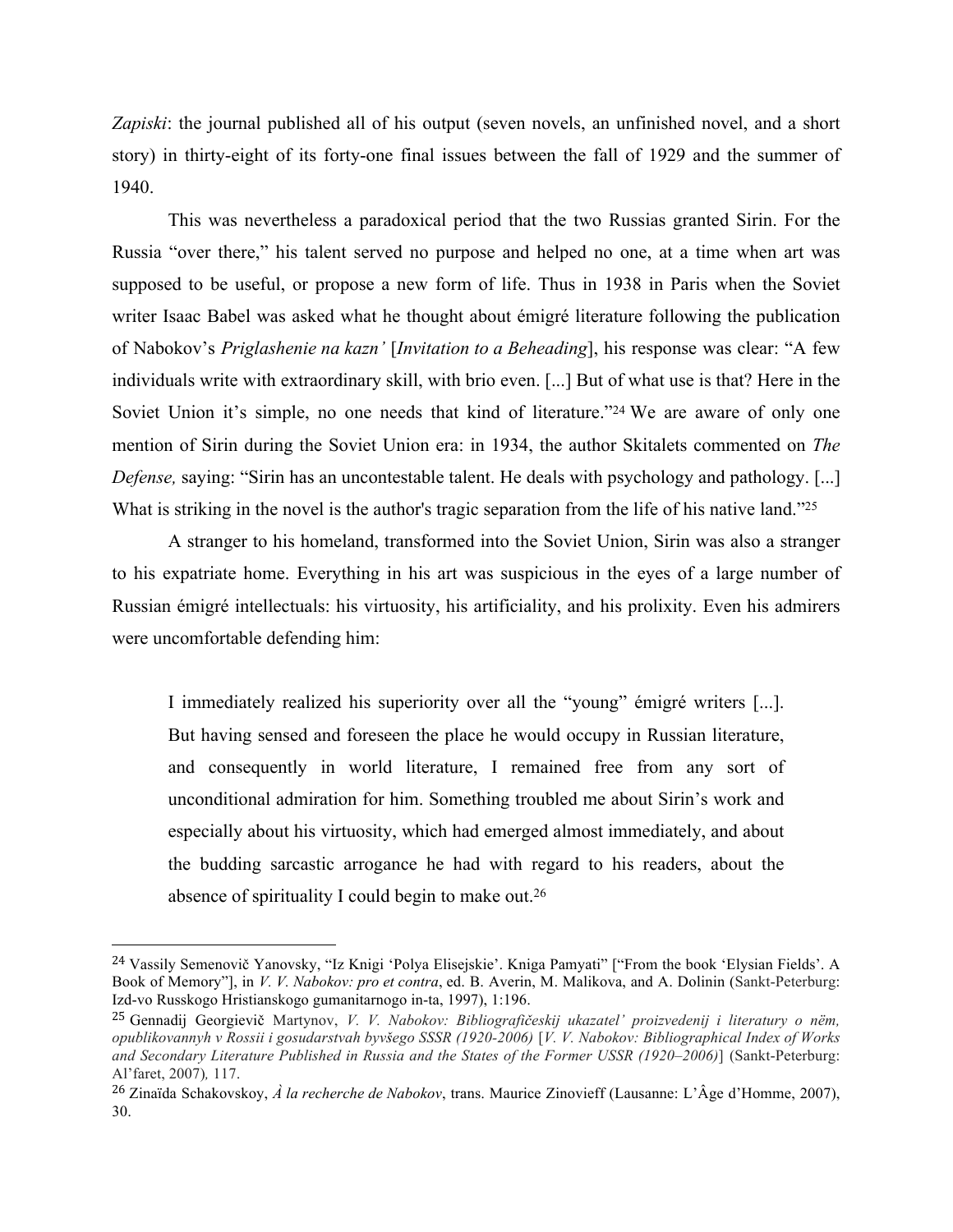In fact, Sirin's art disconcerted his Russian émigré readers because he offered a confident, brilliant and personal response to all the painful prospects of the younger generation regarding the survival of Russian literature in emigration; a response which upended the classic terms of the debate and eluded the great civilizing mission of Russian literature.

Even before 1932 and his first series of Parisian readings, on the path of his brief and curious metamorphoses into a French writer, a series of articles for the French press not only discovered Sirin — who had not yet seen a single line of his Russian prose translated — but also attempted to progressively offer more support to the hypothesis that his writing was very close in style and spirit to many works of French literature.

The first of these articles was published in *Les Nouvelles Littéraires* [*Literary News*] on February 15, 1930. It was an ecstatic article penned in French by the art critic André Levinson, of Russian extraction, who analyzed the shock he felt upon reading *The Defense*; he proclaimed "the under-30-year-old" a "maestro of all things literary" and called Sirin a "Western Russian" who "in none of his works [...] takes a stand in the 'two Russias' debate."<sup>27</sup>

In April 1931, the first French-language study of Nabokov's work was published in the French literary press. The author (almost certainly Gleb Struve) contrasted Sirin with the tradition of Russian novels, which had always sought to reproduce or recreate life, characterizing the former's art thusly: "[Sirin] proclaims the absolute sovereignty of the author, his equality to life, his right to create on a plane parallel to reality" and adds that "one finds an equivalence with this 'arbitrary creator' in the work of only one contemporary: Jean Giraudoux."28

Then, in May 1931, the first text by Sirin that the French public could read (in French)<sup>29</sup> was followed by a rather lengthy portrait of the writer, also in French, entitled *Vladimir Nabokoff Sirine, l'amoureux de la vie* [*Vladimir Nabokoff Sirin, a Lover of Life*], which emphasized his divergence from Russian literature:

His literary work, which pays great attention to form and composition, is a very clear reflection of his personality. There is nothing weak, useless or shapeless in the construction of his novels [...]. In this, Sirin perhaps deviates from the general

<sup>27</sup> André Levinson, "V. Sirine et son joueur d'échecs," *Les Nouvelles littéraires* (February 15, 1930), 6.

<sup>28</sup> "Les 'romans-escamotage' de Vladimir Sirine," *Le Mois* (April 1931), 151.

<sup>29</sup> Vladimir [Nabokoff]-Sirine, "Les écrivains et l'époque," *Le Mois* (June 1931), 137–39.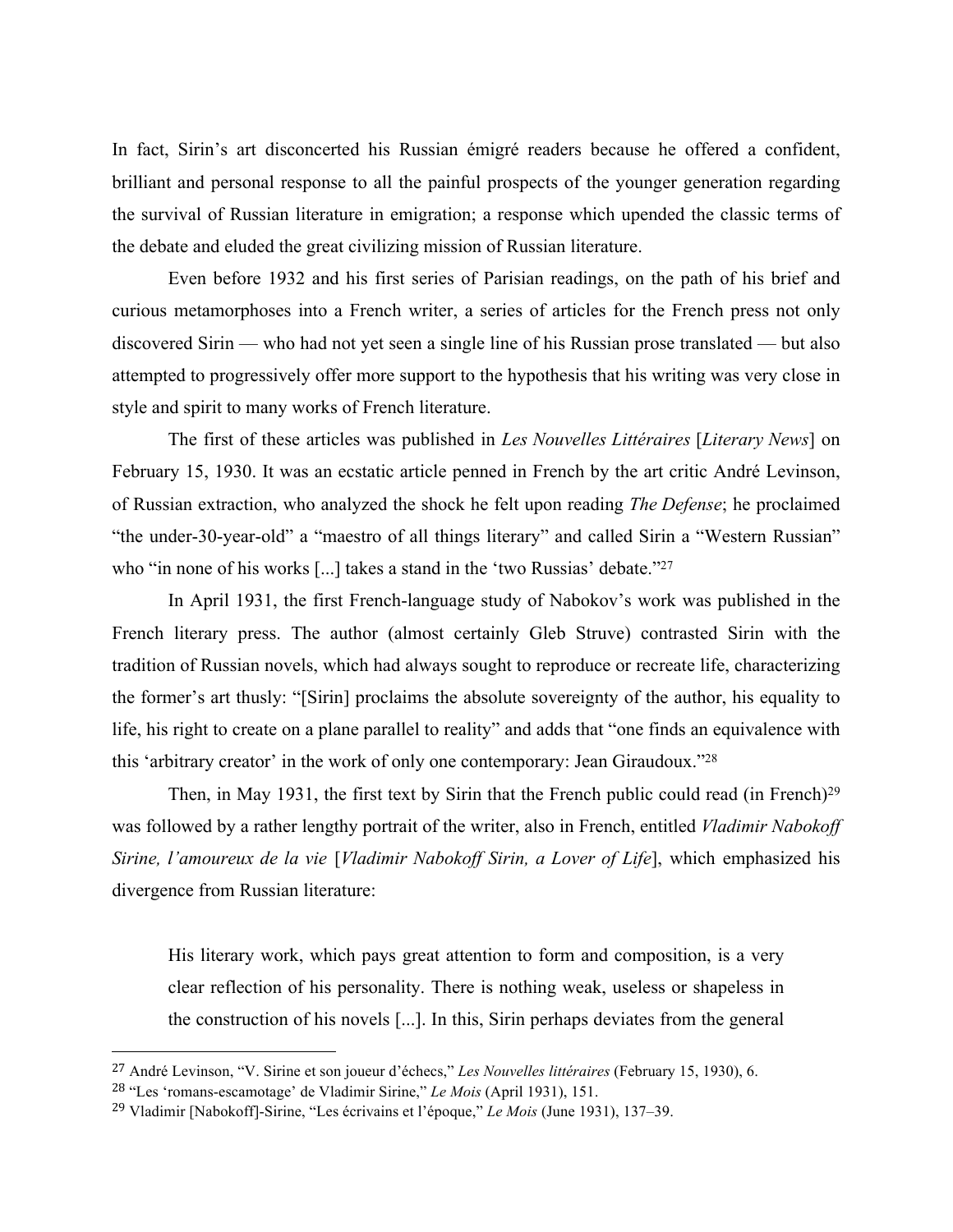lineage of Russian literature. The "excess" of Dostoyevsky or the somewhat loose and complex scheme, rendered with broad sweeping strokes, of Tolstoy are foreign to him. It's because Sirin is lacking that "healthy disquietude" that so exemplifies Russian literature and thought: his lust for life makes him, much like one of his characters, invulnerable.30

Finally, Sirin's fusion with French literature and his move to the side of reason, clarity and perfection was effected by a final comparison of the young writer with the individual whom Nabokov would later call a "West European Writer"31: Pushkin "the Frenchman."

[Sirin] is very similar to the Russian author who was perhaps the most perfect and the least appreciated, with a handful of exceptions, in Europe: Alexander Pushkin, whose writing Mérimée found to be "entirely French." Like Pushkin, Sirin displays a similar concern for form and measure, a love for order, which is typical of the French<sup>32</sup>

These last lines beg for commentary: they constitute a veritable tour de force, if not a slight of hand, for they establish an almost direct lineage between Pushkin and Sirin, evidenced by the formal properties of their style that are also inherent to French literature. Although Nabokov never abandoned the aesthetic conceptions of the autonomy and freedom of literature that this affiliation with Pushkin implied, even after he realized that he had to flee France and consequently chose English as his new creative language, the dream of a French evasion as a means of remaining Russian (but of the type of European Russianness of which Pushkin had been the first incarnation) materialized with the writing in French of the first autobiographical narrative in Nabokov's career, "Mademoiselle O," which inverts the problematic figure of the Russian émigré to sound its depths, its universality and its creative potency.

### *"MADEMOISELLE O": A NEW DISTRIBUTION OF THE PERCEPTIBLE*

<sup>30</sup> "Vladimir Nabokoff Sirine, l'amoureux de la vie," *Le Mois* (June 1931), 141–42.

<sup>31</sup> Brian Boyd, *Vladimir Nabokov*: *The American Years* (Princeton: Princeton University Press, 1991), 36.

<sup>32</sup> "Vladimir Nabokoff Sirine, l'amoureux de la vie," 142.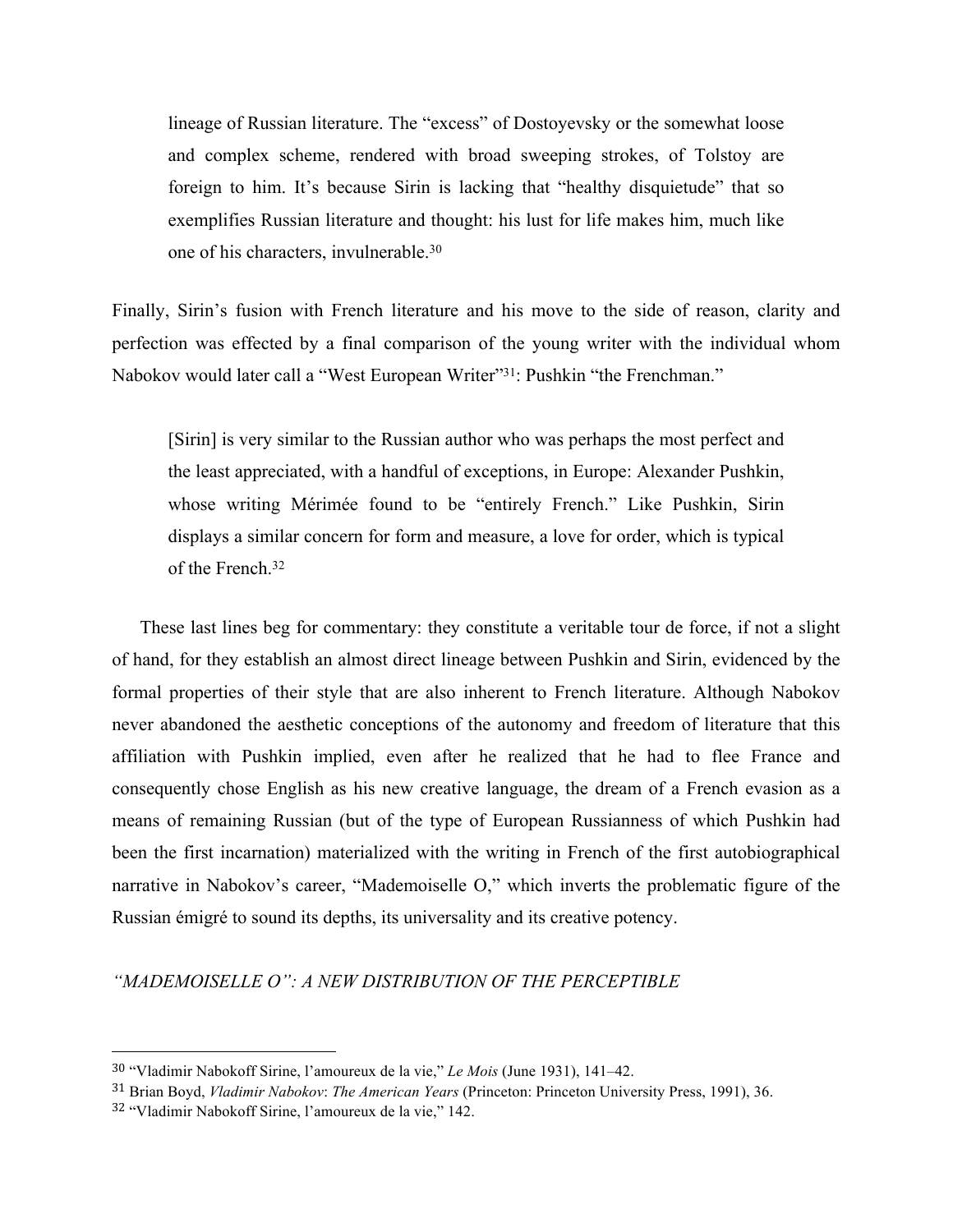At this point in Nabokov's career, France was still an amiable country that he admired very much: even before he settled in France, the series of readings during the three trips he made to Paris in 1932, 1936 and 1937 already attested to the gradual growth of his French reading public. His novels began to be published regularly: following *La Course du Fou* (the first translation of *Zashchita Luzhina*) and *Chambre obscure* (*Kamera Obskura*)*,* both published in 1934, there came in 1935 the French publication of *L'Aguet* (the first translation of *Soglyadataj*). Of the three texts that Nabokov penned directly in French, I will focus on "Mademoiselle O," published in 1936. Although this work appears to flip our problem on its head—Nabokov painting the picture of a French émigré in the long-lost Russia of his childhood—I share the opinion of J. Edwin Rivers, who argues that this is "the only text in the sequence where Nabokov speaks directly about his own exile."33 Likewise, I agree with John Burt Foster when he suggests that this pivotal text signifies "a decisive new step in the formation of his European identity."34 The latter's importance for Nabokov — who called it "the cornerstone"<sup>35</sup> of his autobiography — can be measured by two significant traits: the incessant return of the character Mademoiselle, which appeared for the first time in 1925 in a short story entitled "Easter Rain,"36 and the numerous rewritings and translations of this hybrid text, hesitating between fiction and autobiography.37 I will argue that at the very moment when Nabokov sought to depict a French legacy intimately linked to his Russian identity<sup>38</sup> by writing a text that is testing the hypothesis of assimilation to French literature (a hypothesis that might save him from the threat of the existential disintegration of identity that bore down upon his work and his being with the attempts to banish him from the mainstream of great Russian literature), the goal pursued here—

<sup>33</sup> J. Edwin Rivers, "Alone in the void: 'Mademoiselle O'," in *Torpid Smoke: The Stories of Vladimir Nabokov,* ed. Steven Kellman and Irving Malin (Amsterdam-Atlanta: Rodopi, 2000), 101.

<sup>34</sup> John Burt Foster, *Nabokov's Art of Memory and European Modernism* (Princeton: Princeton University Press, 1993), 111.

<sup>35</sup> Vladimir Nabokov, "Speak, Memory: An Autobiography Revisited," in *Novels and Memoirs, 1941–1951*, ed. Brian Boyd (New York: The Library of America, 1996), 362.

<sup>36</sup> According to Rivers, "no one else from his past, not even his beloved father, makes an equal number of 'real' and fictional appearances in his work" (Rivers, 100). For a study of the many versions of "Mademoiselle" in Nabokov's œuvre, see Rivers, "Alone in the void: 'Mademoiselle O'," 95–100.

<sup>37</sup> On the hybrid nature of "Mademoiselle," see Foster, *Nabokov's Art of Memory and European Modernism*, 110– 129, and Maurice Couturier, *La Figure de l'auteur* (Paris: Seuil, 1995), 224–28.

<sup>38</sup> Let us here recall the late Wladimir Troubetzkoy's opinion, according to which "above and beyond his domestic Anglomania, his Russian heritage, Nabokov's national heritage, is Franco-Russian"; "French had already promoted the young Nabokov's consciousness of being Russian [...], Franco-Russian culture bringing him back to that real Russia from which English culture caused him to diverge." In Wladimir Troubetzkoy, "Vladimir Nabokov et le bilinguisme culturel," in *Études russes: mélanges offerts au professeur Louis Allain*, ed. Irina Fougeron (Villeneuve d'Ascq: Presses Universitaires du Septentrion, 1996), 132.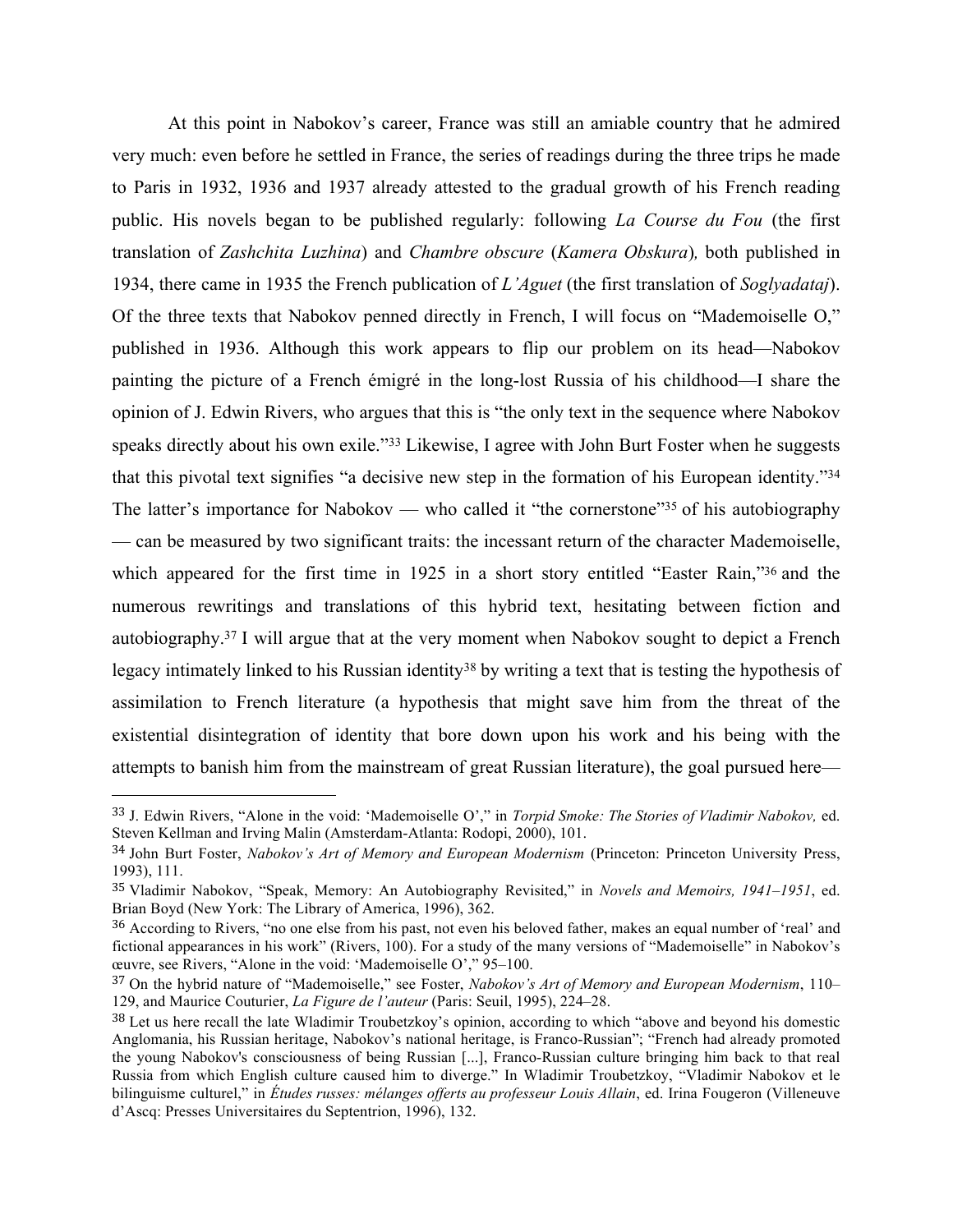"saving what remained of the image"39 of his schoolteacher and protecting it from the wrath of his literary art, where it would ultimately fade away—makes this unusual French text a tale of resistance against the cannibalism of fiction which swallows the real person, and a product of his revolt as a man against the artist. French is indeed, here, the language of memory and origins, as well as the primary medium of the autobiographical project to come – which will consist in "saving the living as well as the dead from oblivion by the speech of remembrance, but also saving the living author from disintegration caused by the 'cannibalism' of his fiction."<sup>40</sup>

In "Mademoiselle O," Nabokov draws the pathetic portrait of a young woman of French origin who has immigrated to Russia out of necessity and is now transplanted into a hostile environment, threatening her vitality and very identity. Frightened, unable to learn the language, incapable of assimilating, and focused inwards on her memories, Mademoiselle is at risk of becoming one of those spectral émigrés, devoid of future or asylum: precisely the kind of fate Nabokov refused to embody—but could have, had he not been given the chance to receive a cosmopolitan and multilingual education, thanks in part to Mademoiselle. The proof of this felicitous opportunity is what Nabokov sought to embody with the French text of "Mademoiselle  $O$ ."

Nevertheless, I do not share Rivers' reasoning that implicitly equates Mademoiselle with Nabokov, in a pastiche of Flaubert.<sup>41</sup> It is certain that the three years Nabokov spent in France showed him that this country was not some sort of Promised Land, but that in fact he was living in another kind of exile. The disfigured homeland of Flaubert and Proust began, in 1934, to eye the U.S.S.R. and to terrorize literature ("La terreur dans les lettres" ["Terror in Literature"] was the subtitle of Jean Paulhan's *Fleurs de Tarbes* [*Flowers of Tarbes*], published in 1936 in the *Nouvelle Revue Française*). The new mindset in France caused young writers to veer towards political engagement, becoming "the novices of 1930, worried, stressed, excessive and willing to carry forth 'messages'."42 Once the first blush of infatuation with Parisian literary circles was past, the reality was quite clear, according to Véra Nabokov: "There were no opportunities for a

 <sup>39</sup> Nabokov, "Mademoiselle O," 8.

<sup>40</sup> Jean-Claude Lanne, "L'autobiographie chez Vladimir Nabokov : Poétique et Problématique," in *Vladimir Nabokov dans le miroir du XX<sup>e</sup> siècle*, ed. Nora Bukhs. *Revue des Études slaves* 72 nos. 3–4 (Paris: Institut d'études slaves, 2000), 412.

<sup>41</sup> Rivers, "Alone in the void: 'Mademoiselle O'," 103.

<sup>42</sup> Maurice Nadeau, *Le Roman français depuis la guerre* (Nantes: Le Passeur-Cecofop, 1992),18.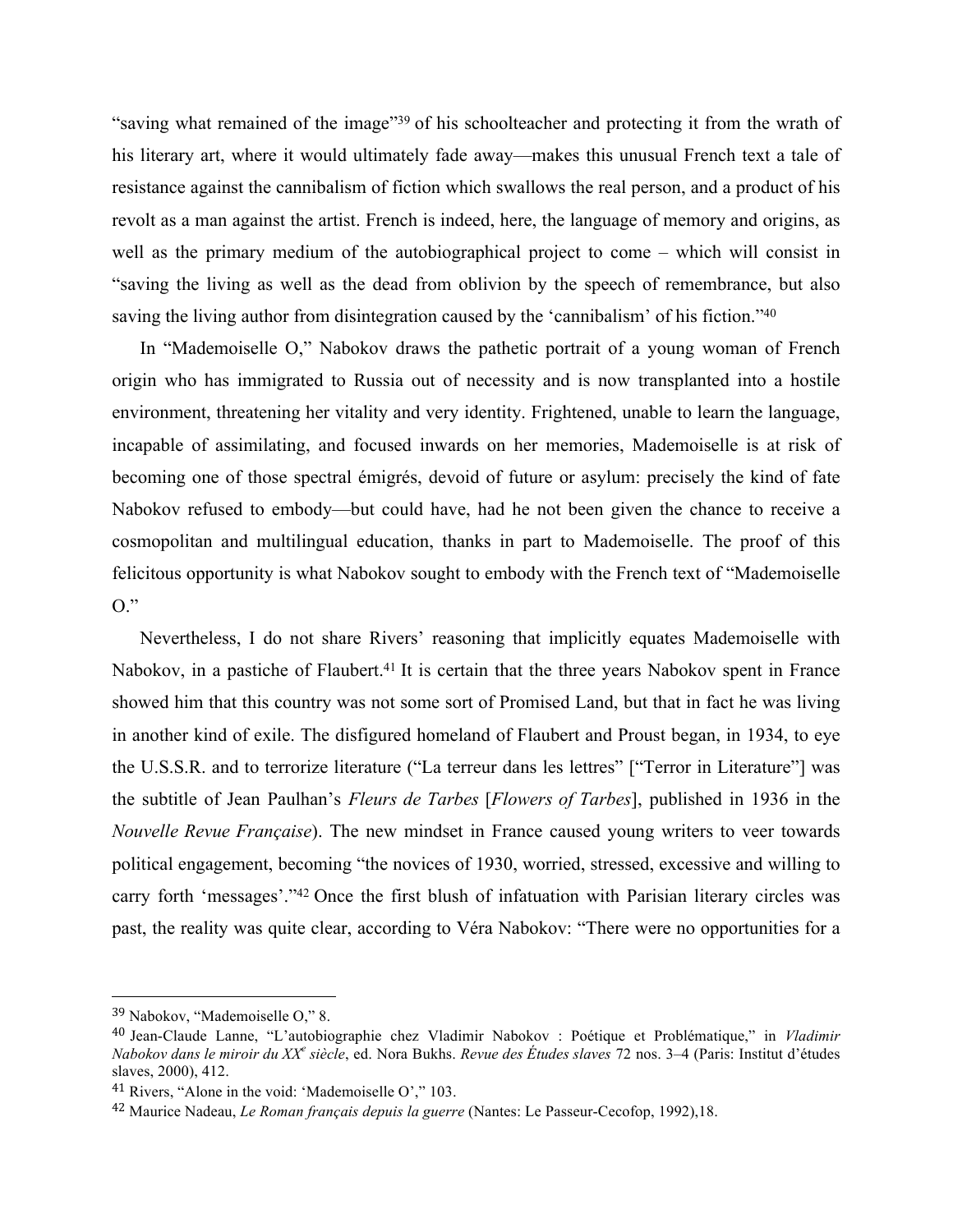career for him there," relates Andrew Field.43 As Isabelle Poulin has shown, these were the hidden stakes of "Sartre's misunderstanding" in his 1939 review of *Despair*, which indicated the full force of the existential threat posed to Nabokov by Sartre's hypothesis of total uprootedness: that of being reduced to "an undifferentiated man, 'decapitated', the nightmare of every exile."44

Regardless, even before he faced this new French exile, Nabokov had already begun to clear the paths by which he would escape with not only émigrés, but also the survivors and the banished, whom he would take with him, "making his way [like Cincinnatus, invited to the beheading] in that direction, where, to judge by the voices, stood beings akin him."45 For in this autobiographical narrative, regarding this question of emigration, Nabokov had already operated—and here I paraphrase Jacques Rancière—a new "distribution of the perceptible", a new "distribution [...] of space and time, place and identity, speech and noise, the visible and the invisible"46 which determines the very manner in which a "common world" lends itself to participation and allows individuals to have a share in its "carving up"47.

"Me, a barbarian, a friend of Rabelais and Shakespeare," he wrote in "Mademoiselle O," a declaration that clearly shows what kind of redistribution was occurring in his mind. On the one hand, there were those Russian émigré writers about whom, for example, the poet Khodasevich made the following prediction: "The fate of Russian writers is to perish. Death stalks them even in this foreign land where they had hoped to hide from it."48 On the other hand, there were a very few writers who had understood, as Khodasevich reasoned, that in order to survive, émigré literature could not have an émigré's passport but needed an émigré's soul: that is to say, "to truly become an émigré," to find "in this situation the pathos which only could give it new emotions, new ideas as well as new literary forms"—"to experience in all its depth its own tragedy."49 With such an assertion, Nabokov, the Russian barbarian, imagined a multilingual hereafter beyond exile and stood on the side of writers such as Rabelais and Shakespeare who had given a new language and a new form to the two major linguistic spaces of French and

<sup>43</sup> Field, *Nabokov: His Life in Part*, 209.

<sup>44</sup> Isabelle Poulin, "La nausée de Nabokov et la méprise de Sartre," in *Vladimir Nabokov et l'émigration*, ed. Nora Bukhs (Paris: Institut d'études slaves, 1993), 112–13.

<sup>45</sup> Vladimir Nabokov, *Invitation to a Beheading*, trans. Dmitri Nabokov (New York: Vintage Books, 1959), 204.

<sup>46</sup> Jacques Rancière, *The Politics of Literature*, trans. Julie Rose (Cambridge: Polity Press, 2011), 4.

 $47$  Ibid.

<sup>48</sup> Vladislav Khodasevich, "Literatura v izgnanii" ["Literature in Exile," 1933], *Koleblemyj Trenožnik*. *Izbrannoe* [*The Shaken Tripod. Selected Works*], ed. V. G. Perel'muter (Moskva: Sovietskij Pisatel', 1991), 472. <sup>49</sup> Ibid., 469.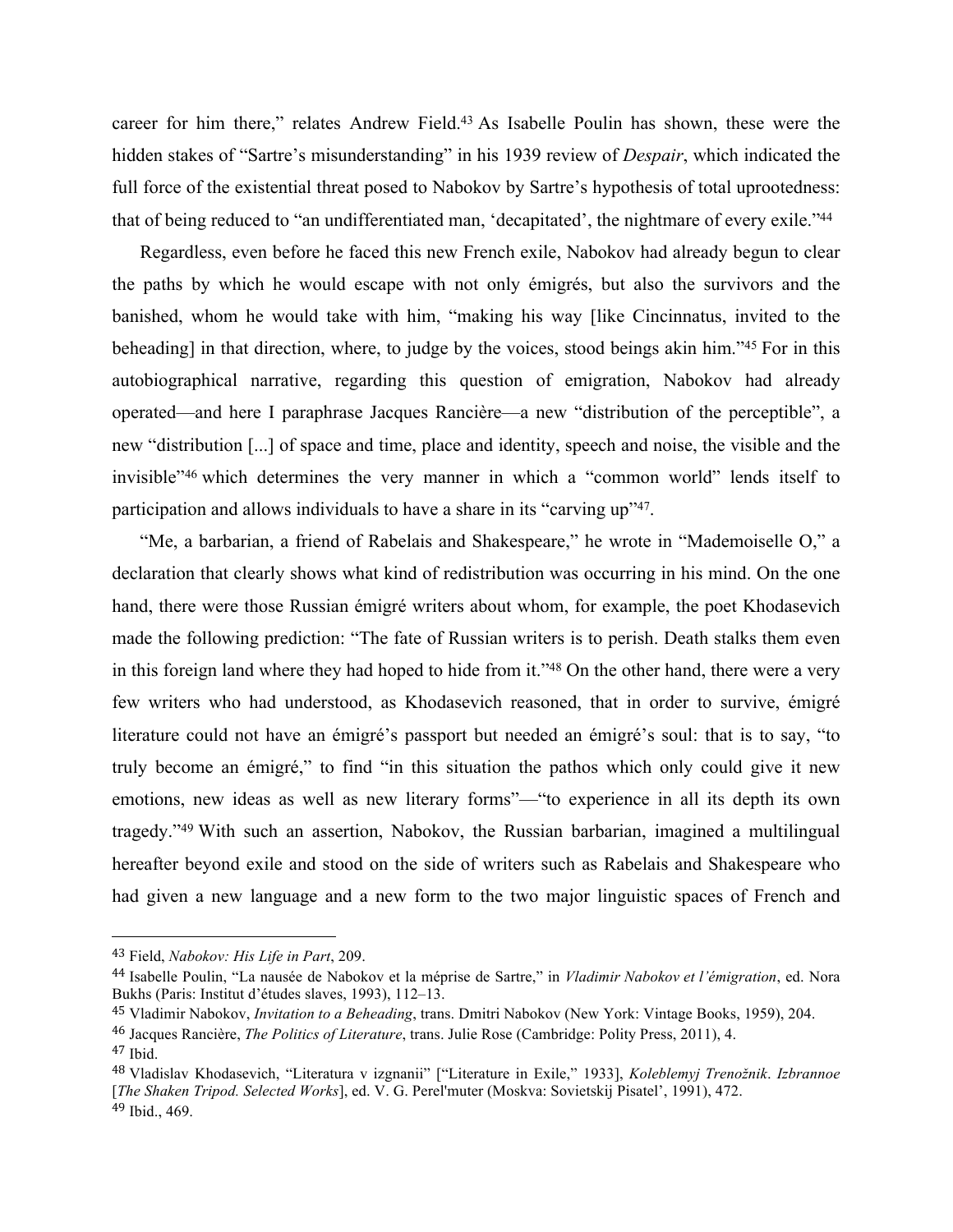English literature.50

The first carving up on the distribution of the perceptible that Nabokov hoped to enact through art — a vital carving up — was to save the émigré threatened by disembodiment. In real life, the "inversed novel"51 of poor Mademoiselle, misunderstood in Russia, concludes with her return to Lake Léman, where Nabokov, now an émigré himself, reunited with her in 1924. There, the young man strove to save her from deafness by offering her an ultimately useless ear trumpet. In his short story, written after Mademoiselle's death, it was by diving headfirst into the French language — which Mademoiselle had transmitted to him verbally and which he had thus received from her aurally — that Nabokov sought to give his schoolteacher back both flesh and voice in order to negate her disembodiment. Let us not forget that of his three languages, it was French that his ear was most inclined towards. Mademoiselle's voice, "that nightingale's voice that emanated from the body of an elephant,"52 was not the organ of speech (the French émigré could not make herself understood by Russians) but the organ of reading, "that daily customary reading, which my memory eternally repeats, during which Mademoiselle would blossom"53:

What a tremendous number of volumes she read through to us, during those sundappled afternoons on the veranda! Her slender voice sped on and on, never weakening, without the slightest stammer or stutter... what an admirable reading machine, which seemed wholly independent of Mademoiselle's sick bronchial tubes.54

Maurice Couturier reasonably asks if it is not "this voice, emanating from a body full of curves [...] that initiated [...] in him the drive to write."55 This line of questioning is confirmed, in my opinion, by O's poetic rhapsodizing on her name, a passage stricken from the English and Russian versions of the text:

<sup>50</sup> On the topic of the meaning of Nabokov's "friendship" with Rabelais, see Isabelle Poulin, "Vladimir Nabokov 'l'ami de Rabelais'. Enjeux d'une approche plurilingue de la littérature," in *Kaleidoscopic Nabokov. Perspectives françaises*, ed. Lara Delage-Toriel and Monica Manolescu (Paris: Michel Houdiard, 2009), 175–87.

<sup>51</sup> Nabokov, "Mademoiselle O," 31.

<sup>52</sup> Ibid., 30**.**

<sup>53</sup> Ibid., 19.

<sup>54</sup> Ibid., 19.

<sup>55</sup> Maurice Couturier, *Nabokov ou la cruauté du désir. Lecture psychanalytique* (Seyssel: Champ Vallon, 2004), 50.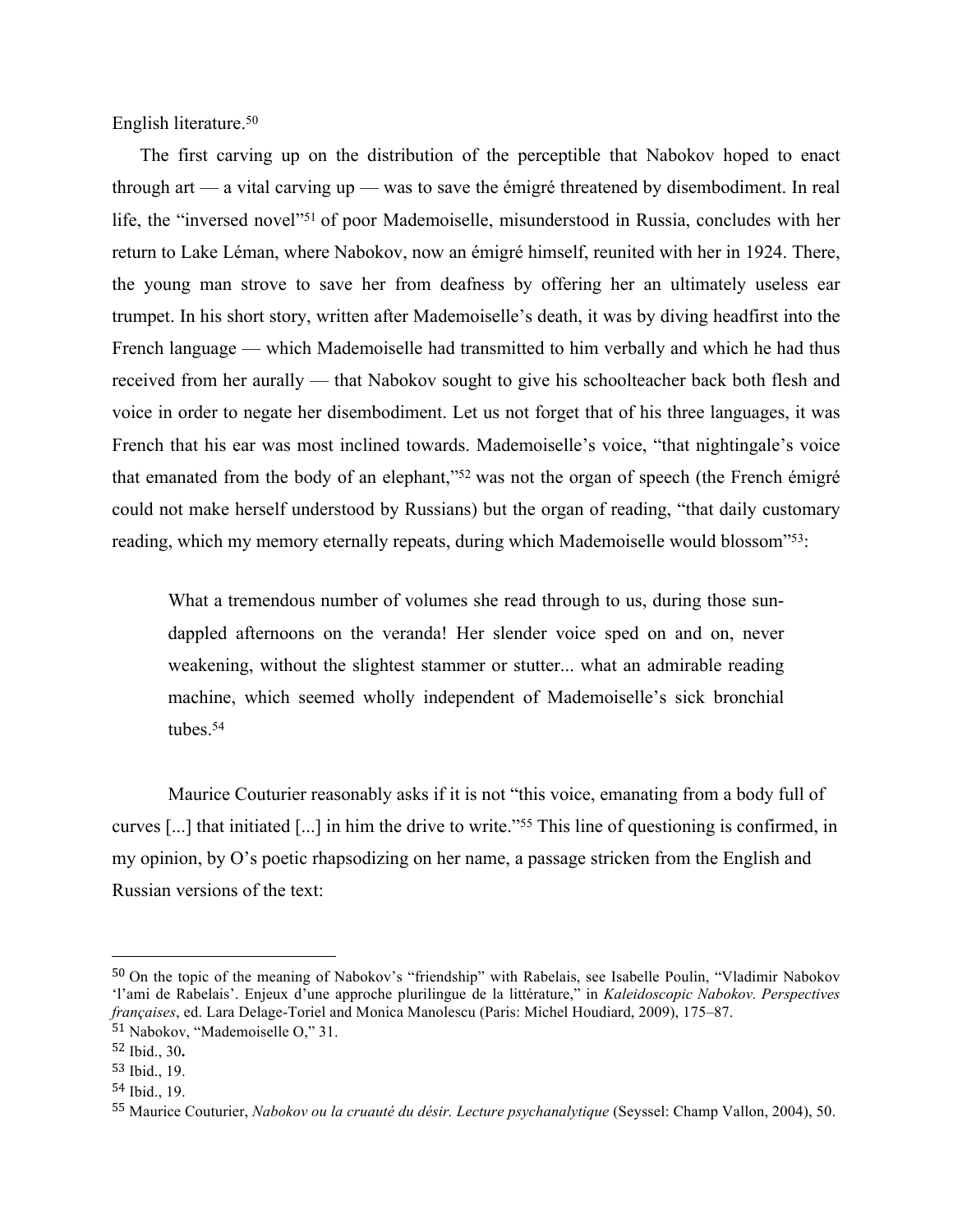I have just called her by her true name, for "Mademoiselle O" is by no means the abbreviation of a name beginning with O [...] but indeed the complete name: a round and naked name which, written down, appears to be unbalanced without a period to prop it up; a wheel which has come free and stands upright all on its own, ready to topple over; an rounded mouth; a world; an apple; a lake.<sup>56</sup>

Nabokov's insistence on saying that this is her true name should make us prick up our ears: much has already been said about the rotundity of this symbol, but in French (and this is what explains the disappearance of the poetic expansion in English and Russian versions), this O is more than the symbol of Mademoiselle's body, it is her veritable name because its initials, M.O., make of Mademoiselle the equivalent of MOT ("word" in French, pronounced [mo]), that great torrent of words formed by the never-ending reading in which Vladimir the child, plagued by insomnia, saw an image of paradise, at the end of a passage in which Nabokov rewrites the Proustian scene of the kiss, ultimately transforming the reading of Mademoiselle into a figure of desire.57 In this first carving up, French is both the language of escape that Mademoiselle has sensually given to the Russian child as well as the true language of the resurrection of Mademoiselle's dead body.

The second carving up that Nabokov enacts here on the distribution of the perceptible can be expressed thusly: the book is to emigration what life is not, the "common world" where the boundaries between space, time and death are abolished. I believe that it is in "Mademoiselle O" — and not before in his œuvre (which would explain the various rewritings of this text, the reappearances of this character, the status that this text holds as the cornerstone of his autobiography and its hybrid nature which foreshadowed current forms of auto-fiction) — that art acquired for Nabokov the ability to resurrect *his* first dead: to attest both to their death and their survival, in a process which transforms art as disfiguration (when fiction devours the dead) into art as transfiguration if it produces a "plausible" image of what the dead were like, conforming to the same process of transfiguration that Nabokov describes in his 1937 French essay, "Pouchkine, ou le vrai et le vraisemblable" ["Pushkin, or the Real and the Plausible"], concerning the biographical vignettes of Pushkin he proposes:

<sup>56</sup> "Mademoiselle O," 9.

<sup>57</sup> Ibid., 24.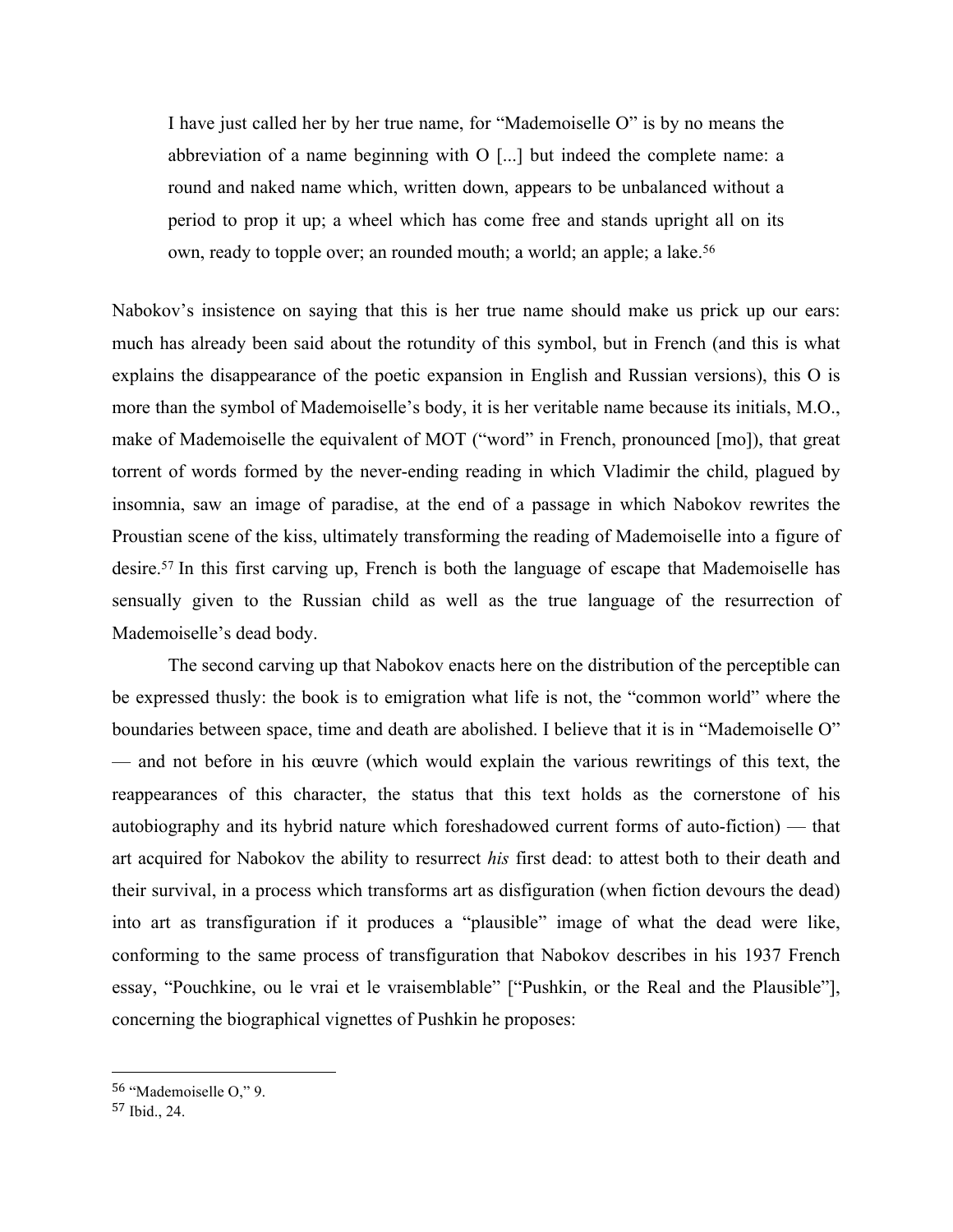These images are probably false, and the true Pushkin would not recognize himself in them. Yet if I inject into them a bit of the same love that I feel when reading his poems, is not what I am doing with this imaginary life somehow akin to the poet's work, if not to the poet himself?58

"Mademoiselle O" opens with the man rebelling against the artist and concludes with an apparent paradox. Nabokov admits that he has "the strange sensation of having made her up from scratch [...]. But nevertheless she is now real because I have created her [...]."59 Nabokov the creator claims here that he perceives a very real possibility for the dead to be transfigured via literature thanks to the creative power of this new hybrid art form, unveiled in his œuvre with "Mademoiselle O." To repeat the Israeli writer David Grossman's magnificent phrase, I believe that in writing "Mademoiselle O," Nabokov discovered "that books are the unique place in the world where both the thing and the loss of it can coexist."60

I will conclude with the third carving up, which the writer enacts without knowing it: literature possesses a power of creation and transformation that life does not. "The life of a poet is a kind of pastiche of his art," Nabokov wrote about Pushkin. <sup>61</sup> Surprisingly enough, Nabokov's life became a pastiche of his work when it offered the Russian émigré, transformed into an American citizen, the refuge of Montreux's luxurious palace. Intrigued by Nabokov's settling near Lake Léman, Maurice Couturier hypothesizes that "this final migration was perhaps a sort of return towards an opulent and reassuring mother, a voracious reader of fictional tales."62

To my knowledge, there is one detail in the text of "Mademoiselle O" that has not yet been analyzed. In Mademoiselle's room,

amid the heavy darkness which the lit lamp did not manage to dissipate, the writing table vaguely drifted, but by standing on the tips of my toes, I could freely examine a number of objects that were as much part of Mademoiselle as her

<sup>58</sup> Vladimir Nabokoff-Sirine, "Pushkin, or the Real and the Plausible," trans. Dmitri Nabokov. *The New York Review of Books*, March 31, 1988, 40.

<sup>59</sup> Nabokov, "Mademoiselle O," 35.

<sup>60</sup> David Grossman, *Writing in the Dark*: *Essays on Literature and Politics*, trans. Jessica Cohen (New York: Farrar, Straus and Giroux, 2008), 13.

<sup>61</sup> Nabokoff-Sirine, "Pushkin, or the Real and the Plausible," 40.

<sup>62</sup> Couturier, *Nabokov ou la cruauté du désir*, 51.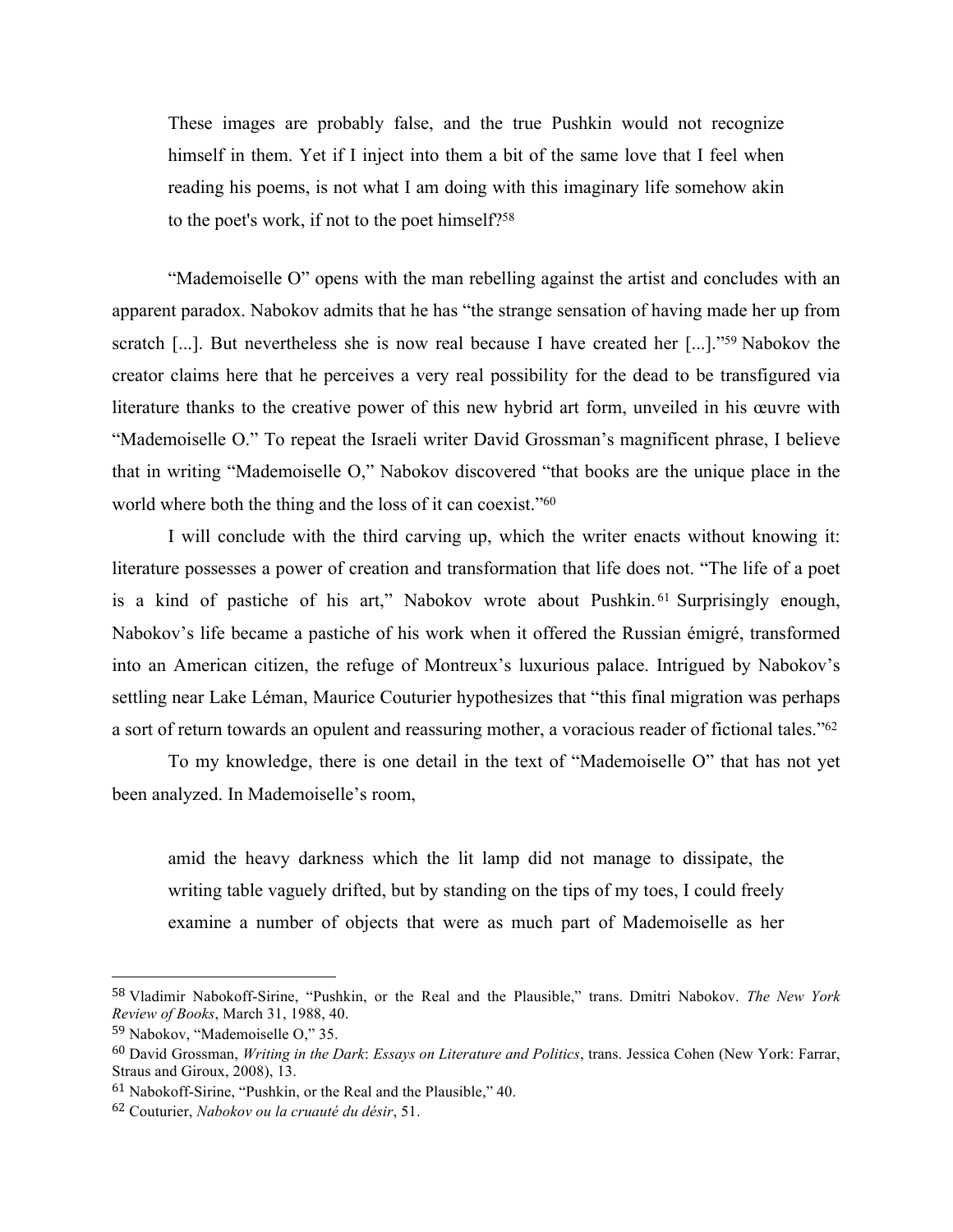portliness and asthma. On the table was that mother-of-pearl penholder with at one end a little hole, through which, when drawing one's eye close enough to brush it with the lashes, one could see the Château de Chillon under an azure and pink sky, miraculously contained within this tiny space. 63

And yet, this penholder did not belong to Mademoiselle, but in reality belonged to Nabokov himself as a child. In addition, it was perhaps his most cherished possession, intricately linked with his first French love, Colette (in real life, Claude), whom he met in Biarritz in 1909:

Among the trivial souvenirs acquired in Biarritz before leaving, my favorite was not the small bull of black stone and not the sonorous seashell but something which now seems almost symbolic – a meerschaum penholder with a tiny peephole of crystal in its ornamental part. One held it quite close to one's eye, screwing up the other, and when one had got rid of the shimmer of one's own lashes, a miraculous photographic view of the bay and of the line of cliffs ending in a lighthouse could be seen inside.<sup>64</sup>

The writer thus enacted a transformation that the émigré in 1936 does not yet know will come to influence his life. By borrowing the child's favorite object, the penholder-as-microcosm, then giving it to Mademoiselle and, out of concern for internal verisimilitude, by swapping Biarritz for Chillon, the man in revolt, transfigurated into a creator, transformed the penholder into a symbolic link between the French schoolteacher of his Russian childhood and the writer he had become; into a spiritual link between French art and himself, preemptively including himself in the lineage of the French artists Rousseau, Hugo, Flaubert, and Courbet, who all came to the Château de Chillon to seek the spirit of freedom sung by Byron in *The Prisoner of Chillon*; and into a pragmatic link between the young lady of Lake Léman, an émigré in Russia whose death elicited an evocation of the Baudelairean Swan in the text, as well as the Russian émigré settled on the shores of Lake Léman who, peering down from the overhanging balcony of his suite in the "Le Cygne" wing of Montreux Palace, could contemplate the Château de Chillon on his left

 <sup>63</sup> Nabokov, "Mademoiselle O," 21.

<sup>64</sup> Vladimir Nabokov, "First Love," in *Nabokov's Dozen: a Collection of Thirteen Stories* (Garden City, N.Y.: Doubleday, 1958), 64.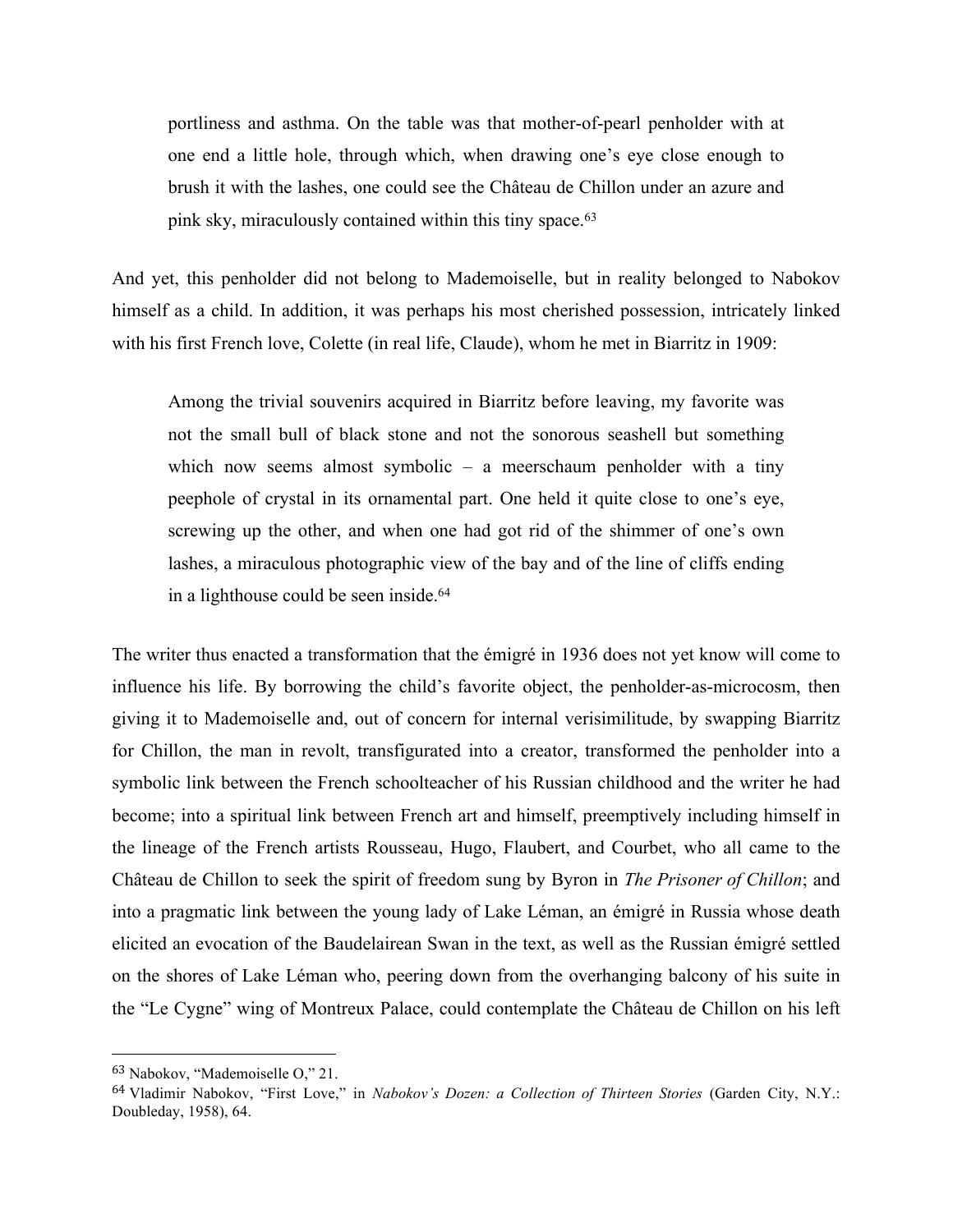and declare to a journalist in 1966: "I am a very non-typical émigré who doubts that a typical émigré exists."65

"I am still standing," Paul Celan wrote on March 6, 1970, to the last love of his life, Ilana Shmueli.<sup>66</sup> But it would not be for long: during the night of April 19, 1970, the poet threw himself into the Seine. "Standing" until the very end — and even beyond that, in the hereafter of art — was, I believe, a point of pride for Nabokov. In the course of his emigration, however, he witnessed the disappearance of loved ones from his Russian past: Mademoiselle, but also his father, killed in 1922 by "the bullets of two Russian fascists,"67 his mother, who perished of distress, and his brother Sergei, who disappeared into a Nazi camp.

Despite his pain and sorrow, Vladimir Nabokov always managed to remain standing, a "lover of life", or a "messenger of joy,"68 in the guise of a Russian child chasing butterflies with whom a young, still insouciant German woman crossed paths and whom her son, the painter Max Ferber, discovered in her memoirs: a fragile vision of happiness. Even so, seeking to escape the depression which haunted him in the Montreux Palace, as he had climbed to the top of Le Grammont — which he had already ascended in 1936 as a child with his father — Max Ferber found himself unable to bear the immutability of the landscape surrounding Lake Léman, which was almost unchanged since he had first seen it with his father (who had disappeared in 1941, with the mother's painter, into a Nazi Camp). Yet, just as the painter was thinking about throwing himself into the void, he was suddenly saved from suicide by "a sixty year-old man holding a large butterfly net of white gauze<sup>"69</sup>: the Russian child glimpsed by his mother. For W. G. Sebald, the figure of Vladimir Nabokov is not only erected as the last defense against the engulfing void: it is erected against those who tried to efface men, women and children, the banished and the émigrés, and also to erase the traces of this eradication – the butterfly-man

<sup>65</sup> Boyd, *Vladimir Nabokov: The Russian Years*, 162.

<sup>66</sup> Paul Celan and Ilana Shmueli, *Correspondance*, trans. into French from German by Bertrand Badiou (Paris: Seuil, 2006), 144.

<sup>67</sup> Nabokov, *Speak, Memory*, 524. This is *not* a mistake on Nabokov's part. Concerning the ideological origins of Nazism, the historian Walter Laqueur has indeed shown what role played the ideas of the Black Hundreds imported into Germany starting in 1918 by their Russian émigré disciples, whom the two assassins of Vladimir Dmitrievič Nabokov used to frequent. Hence Fëdor Viktorovič Vinberg, an ex-colonel in the Tsar's army, who became a writer and philosopher in Berlin and was presumed to have ordered the assassination attempt of Milyukov, which resulted in the murder of Nabokov's father, was indeed the "true precursor of the Final Solution", according to the English historian in his work *Black Hundred: The Rise of the Extreme Right in Russia* (New York: Harper Collins, 1993), 36.

<sup>68</sup> W. G. Sebald, "Max Ferber," *The Emigrants*, trans. Michael Hulse (New York: New Directions, 1996), 214. <sup>69</sup> Ibid., 204.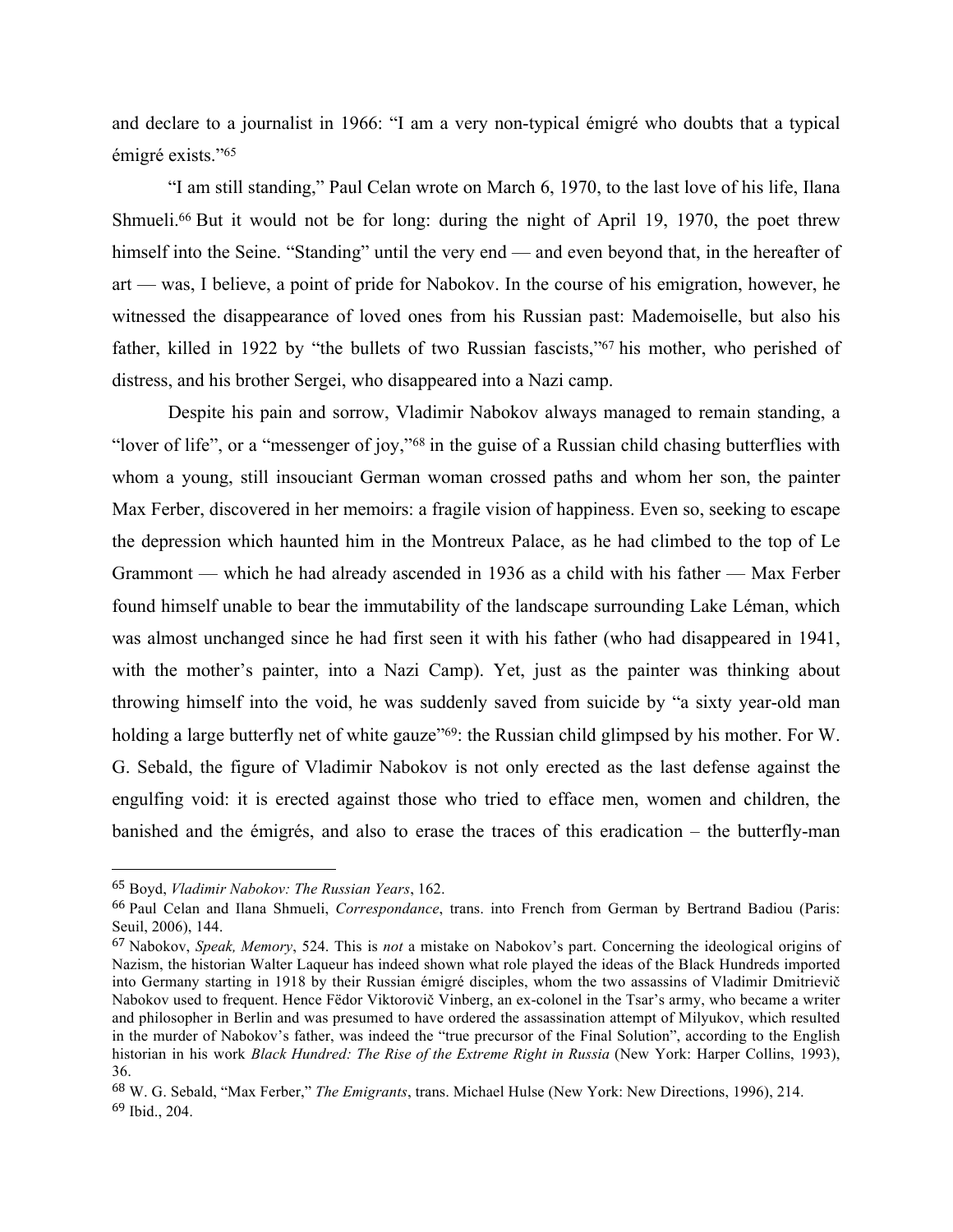embodies the impossibility of expunging the link, however tenuous it might be, between a son who was an escaped émigré and his effaced mother. It is a beautiful homage to what I believe to be one of the essential truths of Nabokov's art.

*Translated by Sarah-Louise Raillard*

### WORKS CITED

- Anonymous. "Les 'romans-escamotage' de Vladimir Sirine." *Le Mois* (April 1931): 145–52. \_\_\_\_\_\_\_\_. "Vladimir Nabokoff Sirine, l'amoureux de la vie." *Le Mois* (June 1931): 140–42.
- Boyd, Brian. *Vladimir Nabokov. The American Years*. Princeton: Princeton University Press, 1991.

\_\_\_\_\_\_\_\_. *Vladimir Nabokov. The Russian Years*. Princeton: Princeton University Press, 1990.

Celan, Paul and Ilana Shmueli. *Correspondance*. Translated into French from German by Bertrand Badiou. Paris: Seuil, 2006.

Couturier, Maurice. *La Figure de l'auteur*. Paris: Seuil, 1995.

- \_\_\_\_\_\_\_\_. *Nabokov ou la cruauté du désir. Lecture psychanalytique*. Seyssel: Champ Vallon, 2004.
- Desanti, Dominique. *Vladimir Nabokov : essais et rêves*. Paris: Julliard, 1994.

Field, Andrew. *Nabokov: His Life in Part*. New York: The Viking Press, 1977.

- Foster, John Burt. *Nabokov's Art of Memory and European Modernism*. Princeton: Princeton University Press, 1993.
- Grossman, David. *Writing in the Dark. Essays on Literature and Politics.* Translated by Jessica Cohen. New York: Farrar, Straus and Giroux, 2008.
- Khodasevich, Vladislav. "Literatura v izgnanii" ["Literature in Exile," 1933]. In *Koleblemyj Trenožnik*. *Izbrannoe* [*The Shaken Tripod. Selected Works*], edited by V. G. Perel'muter, 466–72. Moskva: Sovetskij pisatel', 1991.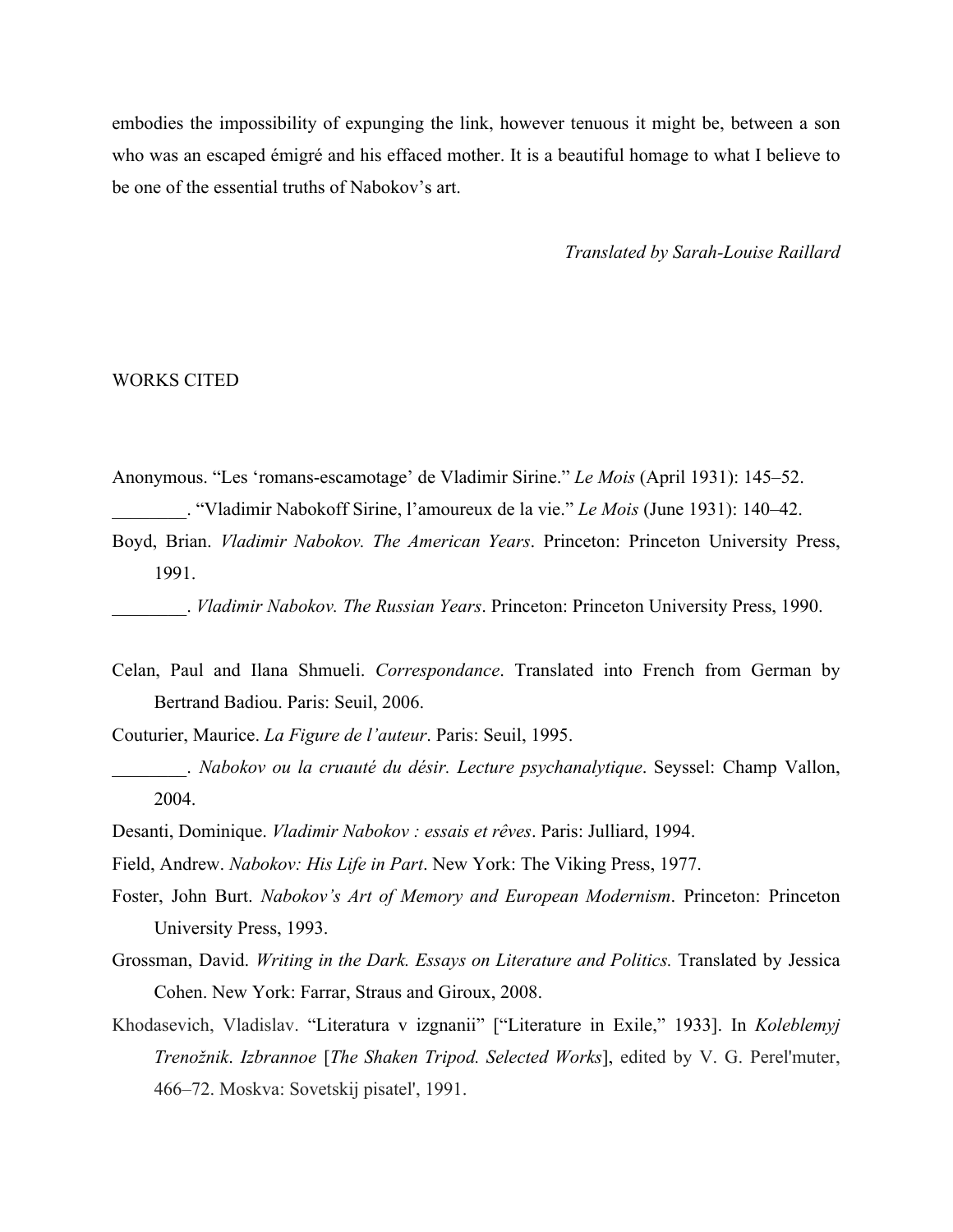Kristeva, Julia. *Étrangers à nous-mêmes*. Paris: Gallimard, 1991.

- Lanne, Jean-Claude. "L'autobiographie chez Vladimir Nabokov : Poétique et Problématique." In *Vladimir Nabokov dans le miroir du XX<sup>e</sup> siècle*, edited by Nora Bukhs, 405–13. *Revue des Études slaves* 72 nos. 3–4. Paris: Institut d'études slaves, 2000.
- Laqueur, Walter. *Black Hundred: The Rise of the Extreme Right in Russia*. New York: Harper Collins, 1993.
- Levinson, André. "V. Sirine et son joueur d'échecs." *Les Nouvelles littéraires* 6 (February 1930).
- Martynov, Gennadij Georgievič. *V. V. Nabokov: Bibliografičeskij ukazatel' proizvedenij i literatury o nëm, opublikovannyh v Rossii i gosudarstvah byvšego SSSR (1920-2006)* [*V. V. Nabokov: Bibliographical Index of Works and Secondary Literature Published in Russia and the States of the Former USSR (1920–2006)*]. Sankt-Peterburg: Al'faret, 2007.
- Mel'nikov, Nikolaj and Oleg Korostelev (ed.). *Klassik bez retuši. Literaturnyj mir o tvorčestve Vladimira Nabokova* [*A Classic without Alteration. Literary World on Vladimir Nabokov's Œuvre*]. Moskva: Novoe literaturnoe obozrenie, 2000.
- Nabokoff-Sirine, Vladimir. "Pushkin, or the Real and the Plausible," translated by Dmitri Nabokov. *The New York Review of Books*, March 31, 1988: 38-42. Originally published as "Pouchkine, ou le vrai et le vraisemblable" (*La Nouvelle Revue française* 35 (1937): 362– 78).

[Nabokoff]-Sirine, Vladimir. "Les écrivains et l'époque." *Le Mois* (June 1931): 137–39.

Nabokov, Vladimir. *Invitation to a Beheading*. Translated by Dmitri Nabokov. New York: Vintage Books, 1959.

\_\_\_\_\_\_\_\_. "First Love." In *Nabokov's Dozen : a Collection of Thirteen Stories*, 55-65. Garden City, N.Y.: Doubleday, 1958.

\_\_\_\_\_\_\_\_. *Look at the Harlequins!* New York: Random House, 2011

\_\_\_\_\_\_\_\_. "Mademoiselle O." In *Mademoiselle O*. Translated by Yvonne and Maurice Couturier, 7–35. Paris: 10/18, 2005.

\_\_\_\_\_\_\_\_. "Speak, Memory: An Autobiography Revisited." In *Novels and Memoirs, 1941–1951*, edited by Brian Boyd, 87, 359–635. New York: The Library of America, 1996.

\_\_\_\_\_\_\_\_. *Strong Opinions*. New York: Vintage Books, 1973.

\_\_\_\_\_\_\_\_. "Vladimir Nabokov." Interview by Bernard Pivot. *Apostrophes*, May 30, 1975. On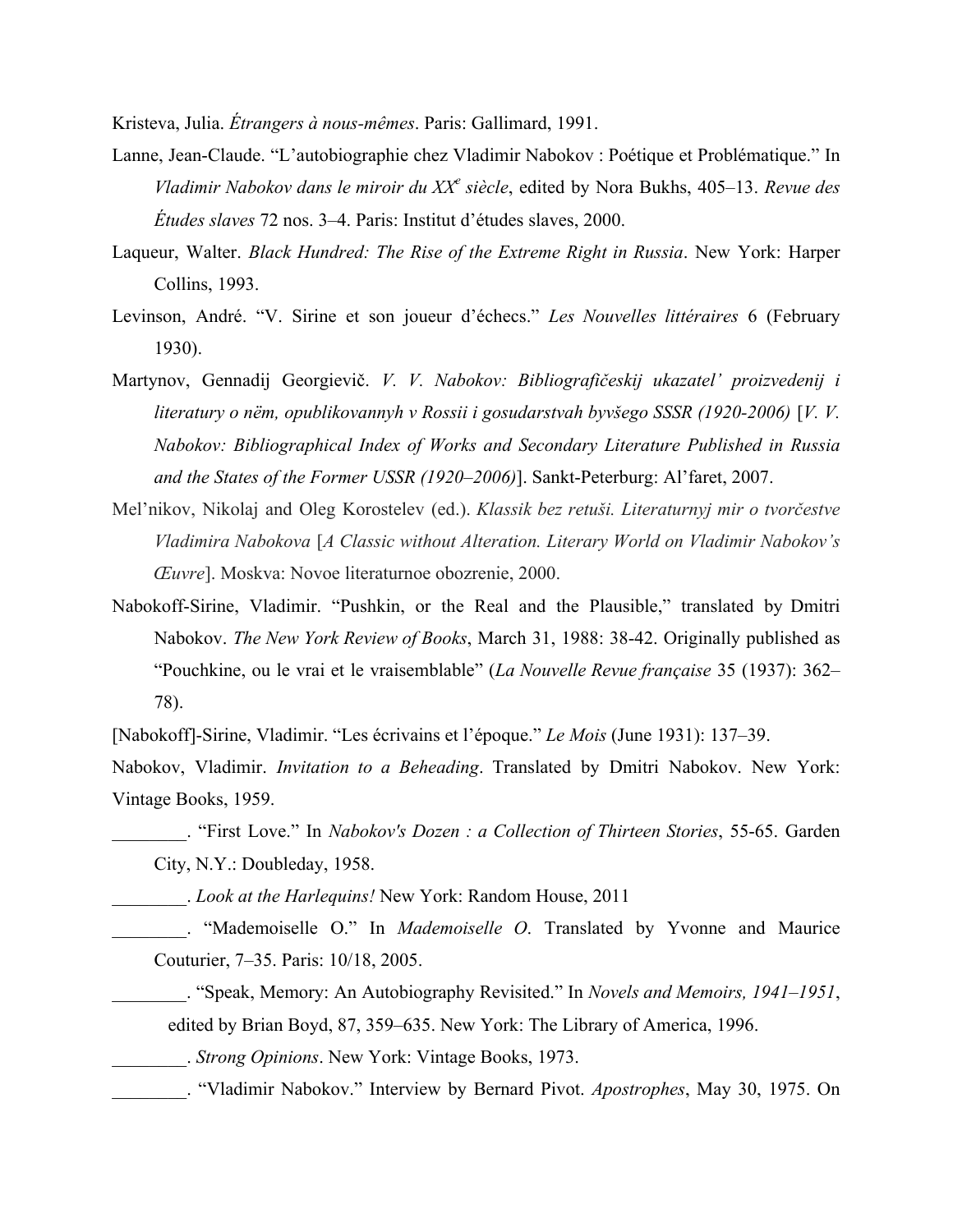*Les grands entretiens de Bernard Pivot*, edited by Roger Kahane. DVD. Paris: Gallimard, INA, 2004.

Nadeau, Maurice. *Le Roman français depuis la guerre*. Nantes: Le Passeur-Cecofop, 1992.

Poulin, Isabelle. "La nausée de Nabokov et la méprise de Sartre." In *Vladimir Nabokov et l'émigration*, edited by Nora Bukhs, 107–17. Paris: Institut d'études slaves, 1993.

\_\_\_\_\_\_\_\_. "Vladimir Nabokov 'l'ami de Rabelais'. Enjeux d'une approche plurilingue de la littérature." In *Kaleidoscopic Nabokov. Perspectives françaises*, edited by Lara Delage-Toriel and Monica Manolescu, 175–87. Paris: Michel Houdiard, 2009.

Rancière, Jacques. *The Politics of Literature*. Translated by Julie Rose. Cambridge: Polity Press, 2011.

- Rivers, J. Edwin. "Alone in the void: 'Mademoiselle O'." In *Torpid Smoke: The Stories of Vladimir Nabokov,* edited by Steven Kellman and Irving Malin, 85–131. Amsterdam-Atlanta: Rodopi, 2000.
- Sartre, Jean-Paul. "Vladimir Nabokov : 'La Méprise'." In *Critiques littéraires (Situations, I*), 53– 56. Paris: Gallimard, 1993.
- Schakovskoy, Zinaïda. *À la Recherche de Nabokov*. Translated into French from Russian by Maurice Zinovieff. Lausanne: L'Âge d'Homme, 2007.
- Scholem, Gershom. *Benjamin et son ange*. Translated into French from German by Philippe Ivernel. Paris: Payot & Rivages, 1995.
- Sebald, W. G. "Dream Textures. A Brief Note on Nabokov." In *Campo Santo*, 141–49. Translated by Anthea Bell. New York: Random House, 2003.
- \_\_\_\_\_\_\_\_. "Max Ferber." In *The Emigrants*, 147–247. Translated by Michael Hulse. New York: New Directions, 1996.
- Troubetzkoy, Wladimir. "Vladimir Nabokov et le bilinguisme culturel." In *Études russes : mélanges offerts au professeur Louis Allain*, edited by Irina Fougeron, 123–34. Villeneuve d'Ascq: Presses Universitaires du Septentrion, 1996.
- Weidlé, Wladimir. *Russia: Absent and Present*. Translated by A. Gordon Smith. New York: The John Day Company, 1952. Originally published as *La Russie absente et présente* (Paris: Gallimard, 1949).
- Yanovsky, Vassily Semenovič. "Iz Knigi 'Polya Elisejskie'. Kniga Pamyati" ["From the book 'Elysian Fields'. A Book of Memory"]. In *V. V. Nabokov: pro et contra*, edited by B.